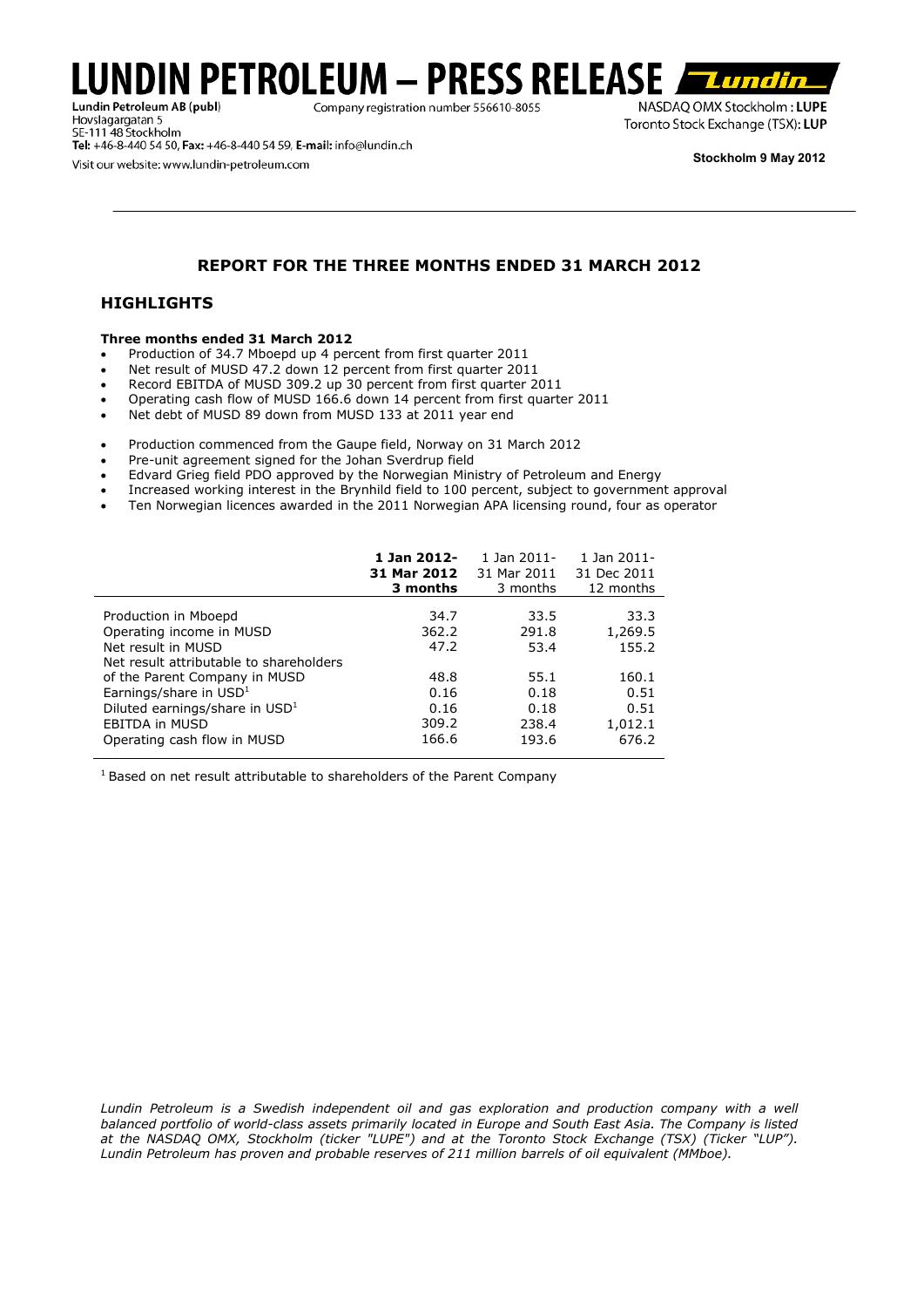#### **Dear fellow shareholders,**

I am pleased to report that, after the extremely successful events of 2011, 2012 has begun with continued positive developments for our Company.

The major news during the first quarter of 2012 has been progress with the Luno field, now named Edvard Grieg after the famous Norwegian composer. The Edvard Grieg project, estimated to cost approximately USD 4 billion is now moving forward following approval by the Ministry of Petroleum and Energy and major contract awards have already been announced. The development will take Lundin Petroleum into the league of standalone project operator on the Norwegian Continental Shelf which will certainly increase our standing in Norway with Government, service providers and other companies, and will lead to new opportunities for our Company.

Nevertheless it is important to emphasise that Lundin Petroleum remains an exploration driven Company. We believe that the value creation in the upstream oil and gas business is driven from the ability to find new hydrocarbon resources. We will continue to actively invest in our organic exploration driven growth model and are certainly not now a "development and production" focused company as one institutional investor commented to me recently. We will spend approximately USD 500 million this year on exploration with a major focus on Norway and South East Asia. We will seek to maintain and possibly increase this expenditure as our business grows.

#### **Financial Performance**

Our financial performance in the first quarter of 2012 was again very strong following the excellent results in 2011. Production which was up four percent compared to 2011 was again the major catalyst for the strong performance resulting in record quarterly EBITDA of USD 309.2 million, operating cash flow of USD 166.6 million and net profit of USD 47.2 million for the period.

We expect that our strong operating cash flow will continue as production increases over the forthcoming years and will be our primary source of funding to develop our pipeline of new projects. Our balance sheet remains strong with net debt of less than USD 100 million. I am very pleased to report that we have seen strong support from the banking market in respect of our proposed new borrowing facility and I expect the new facility which is likely to be in excess of USD 2 billion to be completed during the second quarter of 2012.

#### **Production**

First quarter production of 34,700 boepd was at the upper end of our forecast and driven by the continued strong performance from the Alvheim and Volund fields, offshore Norway. The Gaupe field, offshore Norway commenced production at the end of the first quarter and will have a positive impact on production going forward. Production for the second quarter will be negatively impacted by planned maintenance work on the Alvheim FPSO, storm damage stopping production on the Oudna field, offshore Tunisia and the Singa field onshore Indonesia where well maintenance work is ongoing.

Our production forecast for 2012 remains at between 32,000 boepd and 38,000 boepd.

We maintain our target to double production to over 70,000 boepd by the end of 2015 following commencement of production from the Edvard Grieg field.

#### **Development**

We have made excellent progress with regard to the Edvard Grieg development project receiving development plan approval from the Norwegian Ministry of Petroleum and Energy in April 2012. Formal confirmation of approval from the Norwegian Parliament is expected this summer. This field is the first standalone development project operated by Lundin Petroleum on the Norwegian Continental Shelf and is a major milestone for our Company. We have built an experienced project team with strong record of completing similar projects and are confident we have the capability to deliver this major project on schedule and on budget. The field will also be the first development of fields recently discovered on Utsira High including the "supergiant" Johan Sverdrup field.

The Edvard Grieg field is located in PL338 and is operated by Lundin Petroleum with a 50 percent working interest. The field was discovered by us in 2007 and following a successful multi well appraisal programme, a plan of development for the field was submitted to the Norwegian Ministry of Petroleum and Energy earlier this year. An agreement with respect to a coordinated development solution for Edvard Grieg and the nearby Draupne field was completed in March 2012. The Edvard Grieg field contains reserves of 186 MMboe and will produce at a gross production rate of close to 100,000 boepd. We are already well advanced with our contracting strategy having awarded contracts to Kværner for the engineering, procurement and construction of both the jacket and topsides for the Edvard Grieg platform as well as to Rowan Companies for the supply of a jack-up drilling unit and to Saipem for marine installation.

We are also progressing well with the Brynhild development project where we recently agreed to increase our working interest to 100 percent. The Brynhild field will be developed as a subsea tieback to Shell's Pierce field facilities located in the United Kingdom and first oil is still expected in late 2013.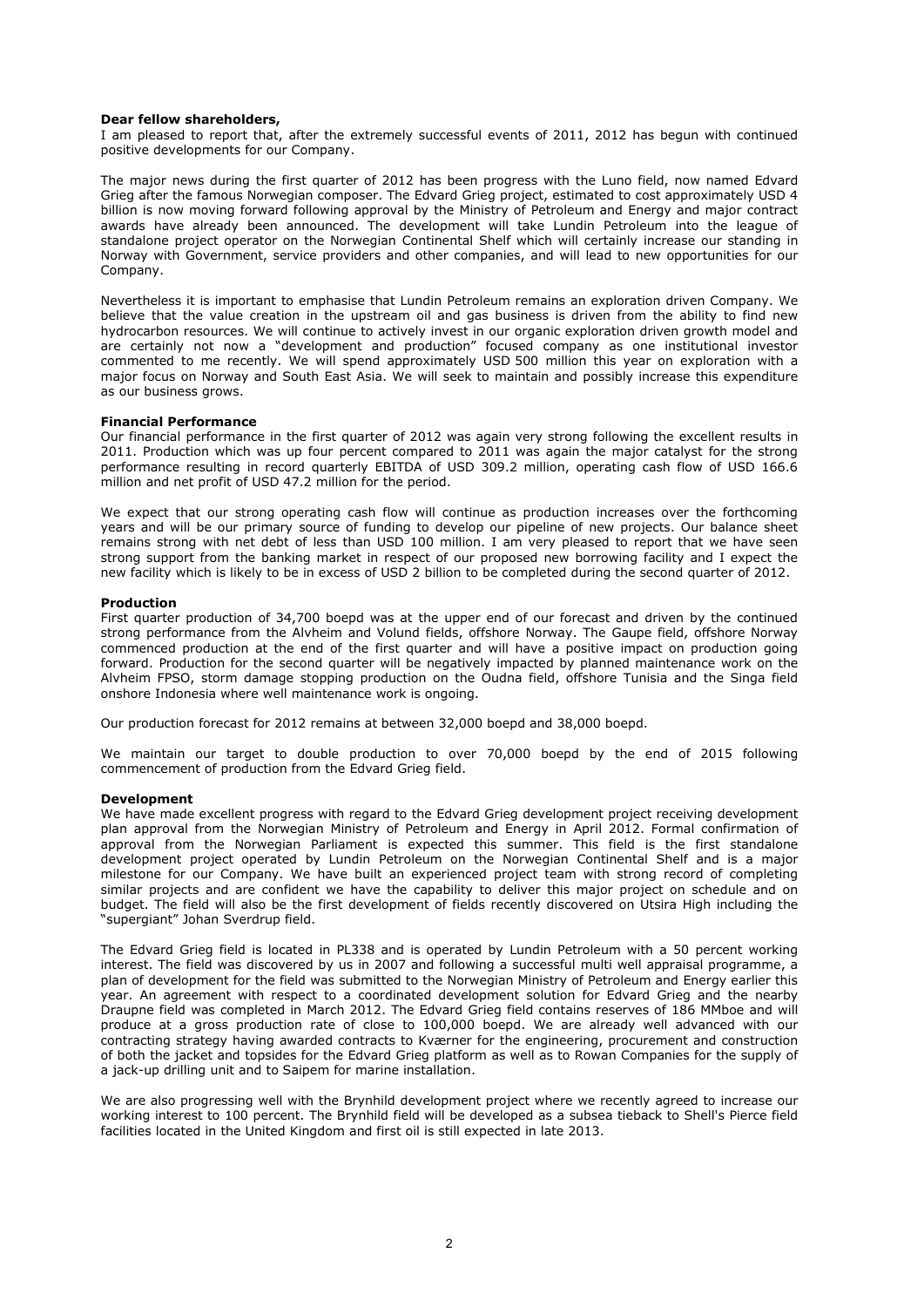In Malaysia I am confident that following last year's successful appraisal drilling on the Bertam field in PM307 we have a commercial development project. Our team in Kuala Lumpur are currently working on the project with a view to firm up plans for the development.

#### **Appraisal**

During the first quarter, Lundin Petroleum as operator of PL501 signed a Pre-Unit Agreement with Statoil as operator of PL265 in respect of the development of the Johan Sverdrup field. The field is estimated to contain between 1.7 billion and 3.3 billion barrels of recoverable oil making it one of the largest ever discoveries on the Norwegian Continental Shelf and certainly the largest since the mid-1980s. It has been agreed that Statoil will assume the role of "working operator" of the Johan Sverdrup field to coordinate the work up to the submission of the field development plan. We share with Statoil the common goal of maximising the recoverable resources from the Johan Sverdrup field and finalising a development plan to optimise the value of this huge discovery for the benefit of all stakeholders. Lundin Petroleum will second personnel into the Johan Sverdrup project team.

Lundin Petroleum, as operator of PL501, will retain responsibility for the appraisal programme of Johan Sverdrup contained within the licence. We have already completed two appraisal wells this year and will complete a further two wells before year end. Statoil as operator of PL265 will drill a further three appraisal wells this year. The results of the appraisal programme will be used to update recoverable resources for the field and to assist the development team with its project planning. Our first appraisal well in the southern part of the field was disappointing with the top reservoir coming in low to prognosis and below the oil water contact. Our second appraisal well was positive encountering a 54 metre gross oil column with good reservoir characteristics. A revised resource estimate for the field will be announced after the completion of the ongoing appraisal programme.

In parallel unitisation discussions will be conducted between the respective licence teams with the objective of finalising a unitisation agreement prior to the submission of the Johan Sverdrup development plan.

#### **Exploration**

We have over recent years expressed our view that there remains excellent exploration potential on the Norwegian Continental Shelf. The changes to Norwegian Government policy in opening up the area to independent oil companies coupled with changes to the licensing rounds and fiscal incentives has in our opinion acted as a catalyst to increased activity. The Johan Sverdrup discovery as well as Statoil's recent discoveries in the Barents Sea have resulted from those changes and stimulated even higher levels of activity with new entrants to Norway.

We welcome this increased competition and believe it will stimulate investment from the service sector in much needed new capacity such as drilling units. We believe that further discoveries will be made in Norway and that Lundin Petroleum, with interests in over 50 licences, a proven exploration team and a financial commitment to invest in exploration is well positioned for further success.

We have a work programme for 2012 with eight exploration wells. The harsh winter and the successful exploration wells have meant delays to many rig schedules with programmes taking longer to complete than forecast. As a result a number of our exploration wells have been delayed until later in 2012 and early 2013.

We are focusing on three key strategies for our Norway exploration:

- to find more oil in the Southern Utsira High area close to the Edvard Grieg and Johan Sverdrup fields where we control and operate the majority of the licensed acreage.
- to open up a new core area for Lundin Petroleum such as the Møre Basin in the northern North Sea where we will shortly drill the Albert exploration prospect, and
- to discover hydrocarbons in the Barents Sea where we have a large acreage position which we hope to grow in the forthcoming licensing rounds.

In Malaysia, following last year's successful drilling campaign with four discoveries from five wells, we will be drilling an additional five exploration/appraisal wells commencing in the second quarter of 2012.

#### **Oil Market and Lundin Petroleum**

Despite the continued economic concerns in Europe and slowing economic growth in China, oil prices remain robust. Our industry continues to struggle with supplying ever increasing world oil demand now totalling 90 million barrels per day. The Edvard Grieg field, which is one of the major field developments in Norway over recent years, costing USD 4 billion would supply the world for only two days. It is the magnitude of this supply challenge facing the industry which necessitates oil companies going to more extreme, deeper water and arctic locations to explore for oil. The harsh reality is that there is limited spare production capacity in the system and as a result I expect oil prices to remain strong. We remain susceptible to supply disruptions which would most certainly result in further price increases.

I believe that the oil industry has over recent years made major investments as well as technological advances to ensure the world continues to be adequately supplied with oil and gas. The fact remains that the single most important driver of world economic growth over the last century has been the availability of affordable energy which has markedly improved the lives of most of the world's population, for example increasing life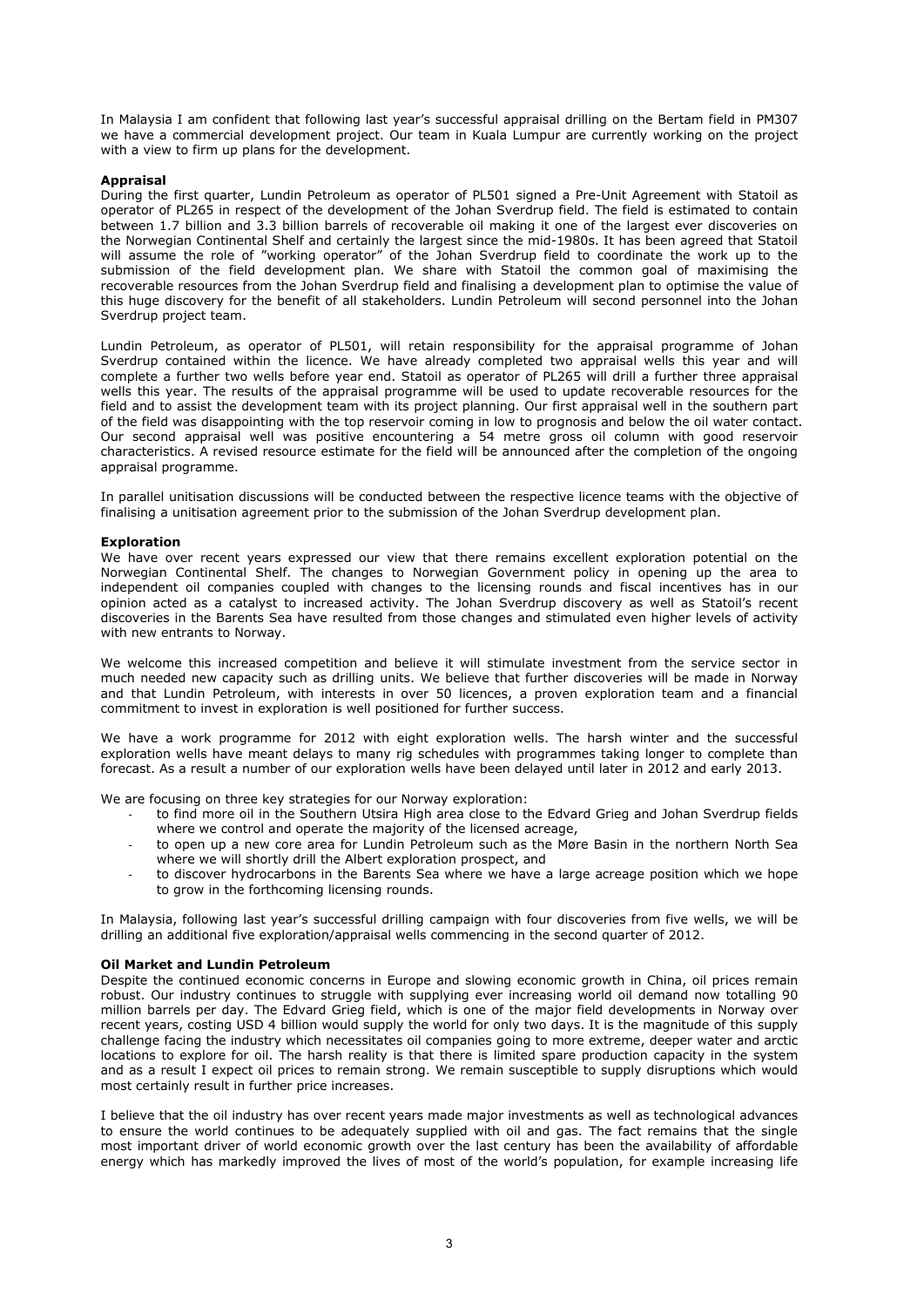expectancy, reducing disease and improving education. The availability of cheap energy remains critical not only to the developing world but is important to the competiveness of the developed countries.

Following the year in which Lundin Petroleum made the largest oil discovery in the world I am saddened to see how our Company and our major shareholder, the Lundin family, are the focus of media attacks associated with our former operations in Sudan and Ethiopia. Whilst the political issues associated with these two countries, and indeed many poorer developing countries, are complex, the position of Lundin Petroleum in respect of our investment criteria is very clear. Firstly we believe the primary driver of development in these countries is direct investment and natural resources is a key catalyst in that regard. Aid is important but cannot replace direct investment. Secondly our business model is built around our Code of Conduct and corporate policies which outline our strong commitment to corporate social responsibility, health, safety and environment. The allegations made against the Company are not true and have been refuted by us on numerous occasions over recent years. A preliminary investigation is already ongoing by the International Public Prosecutor in Sweden in relation to past activities in Sudan. We have always stated our willingness to fully cooperate in this process which we suggest should be allowed to run to its final conclusion. In theory the calls for a further independent investigation to "once and for all" clear up this issue may seem to make sense but in practice, due to the complexity of the issues involved, it will simply extend the debate and most certainly will not provide the definitive answers people seek to find. We would therefore ask our shareholders to trust our management and Board of Directors and let us focus on growing our business and continuing to create value for our shareholders. Yours Sincerely,

C. Ashley Heppenstall President and CEO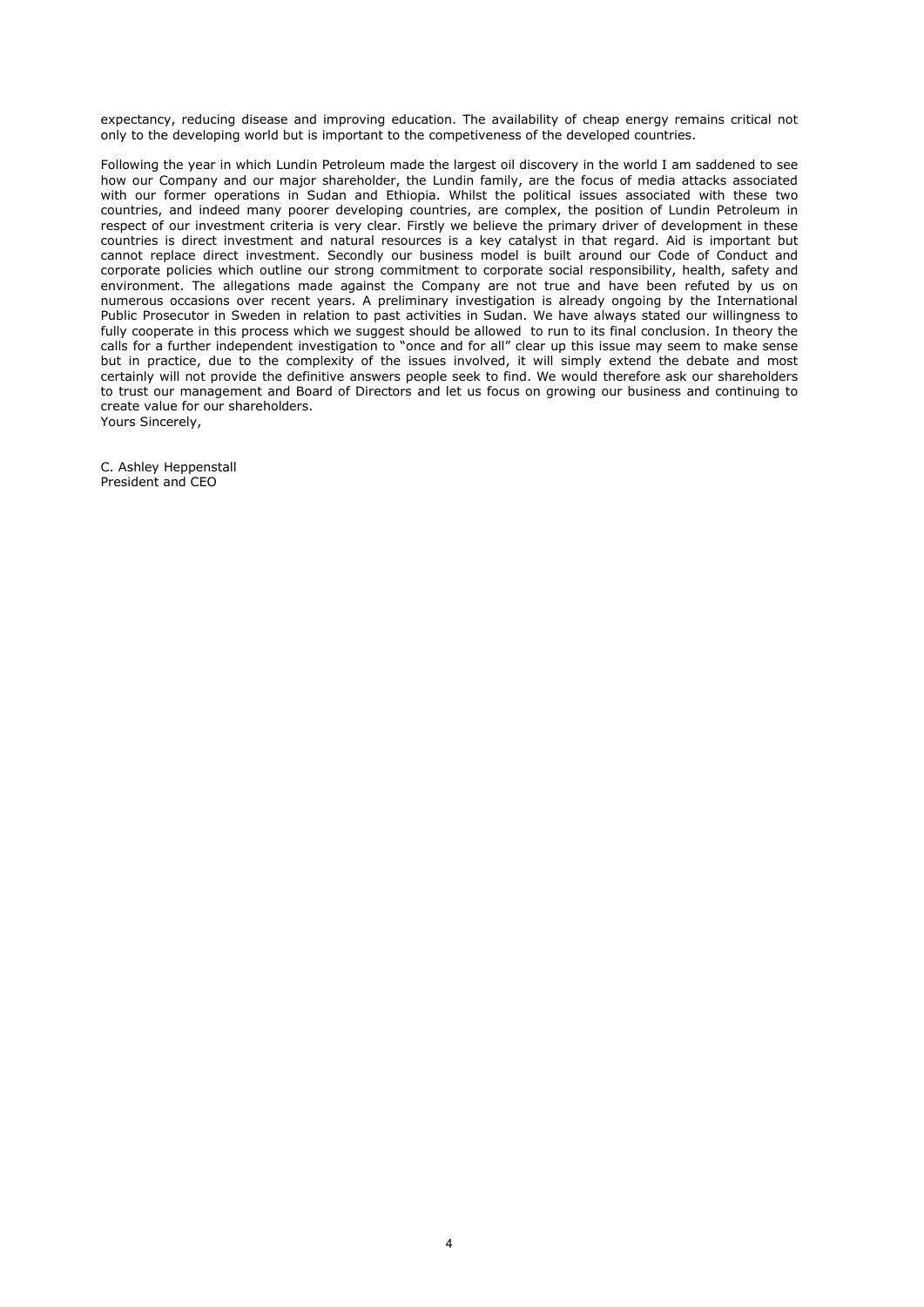#### **OPERATIONAL REVIEW**

#### **Production**

Production for the three month period ended 31 March 2012 (reporting period) amounted to 34.7 Mboe per day (Mboepd) and was comprised as follows:

| <b>Production</b><br>in Mboepd    | 1 Jan 2012-<br>31 Mar 2012<br>3 months | 1 Jan 2011-<br>31 Mar 2011<br>3 months | 1 Jan 2011-<br>31 Dec 2011<br>12 months |
|-----------------------------------|----------------------------------------|----------------------------------------|-----------------------------------------|
| Crude oil                         |                                        |                                        |                                         |
| Norway                            | 23.0                                   | 21.4                                   | 21.1                                    |
| France                            | 2.9                                    | 3.1                                    | 3.1                                     |
| Russia                            | 2.8                                    | 3.2                                    | 3.1                                     |
| Tunisia                           | 0.4                                    | 0.8                                    | 0.7                                     |
| <b>Total crude oil production</b> | 29.1                                   | 28.5                                   | 28.0                                    |
| Gas                               |                                        |                                        |                                         |
| Norway                            | 2.5                                    | 2.1                                    | 2.1                                     |
| Netherlands                       | 2.0                                    | 2.1                                    | 2.0                                     |
| Indonesia                         | 1.1                                    | 0.8                                    | 1.2                                     |
| <b>Total gas production</b>       | 5.6                                    | 5.0                                    | 5.3                                     |
| <b>Total production</b>           |                                        |                                        |                                         |
| <b>Quantity in Mboe</b>           | 3,154.1                                | 3,013.0                                | 12,151.5                                |
| <b>Quantity in Mboepd</b>         | 34.7                                   | 33.5                                   | 33.3                                    |

#### **EUROPE**

#### **Norway**

#### **Production**

| <b>Production</b><br>in Mboepd | Lundin Petroleum<br>Working Interest (WI) | 1 Jan 2012-<br>31 Mar 2012<br>3 months | 1 Jan 2011-<br>31 Mar 2011<br>3 months | 1 Jan 2012-<br>31 Dec 2012<br>12 months |
|--------------------------------|-------------------------------------------|----------------------------------------|----------------------------------------|-----------------------------------------|
| Alvheim                        | 15%                                       | 12.3                                   | 12.7                                   | 11.2                                    |
| Volund                         | 35%                                       | 13.2                                   | 10.8                                   | 12.0                                    |
|                                |                                           | 25.5                                   | 23.5                                   | 23.2                                    |

Production from the Alvheim field continues to perform strongly. A third new development well drilled in 2011 commenced production during January 2012. A further Alvheim development well was spudded during the first quarter of 2012. The cost of operations for the Alvheim field during the first quarter remained at below USD 5 per barrel.

Volund field production continued to exceed forecasts. Continued strong reservoir performance has enabled the field to take advantage of additional capacity through the Alvheim FPSO. An additional Volund development well will be drilled in 2012.

The plan of development for the Gaupe field in PL292 (WI 40%) was approved in June 2010, and first production was achieved on 31 March 2012. The Gaupe field operated by BG Group has estimated gross reserves of approximately 31 MMboe and is estimated to produce at a plateau production rate net to Lundin Petroleum of 5.0 Mboepd.

#### **Development**

In January 2012, a plan of development was submitted for the Luno field to the Norwegian Ministry of Petroleum and Energy. The development plan incorporates the provision for a coordinated development solution of the Luno field with the nearby Draupne field located in PL001B and operated by Det norske oljeselskap ASA. An agreement for the coordinated development was reached in March 2012.

On 13 April 2012, the Norwegian Ministry of Petroleum and Energy approved the Luno plan of development and renamed the field Edvard Grieg. The plan of development is expected to be approved by the Norwegian Parliament this summer.

The Edvard Grieg field is estimated to contain 186 MMboe of gross reserves with first production expected in late 2015 and forecast gross peak production of approximately 100.0 Mboepd. The Edvard Grieg platform design capacity will accommodate of 160.0 Mboepd when Draupne production is combined with that from the Edvard Grieg field. The gross capital cost of the Edvard Grieg field development is estimated at USD 4 billion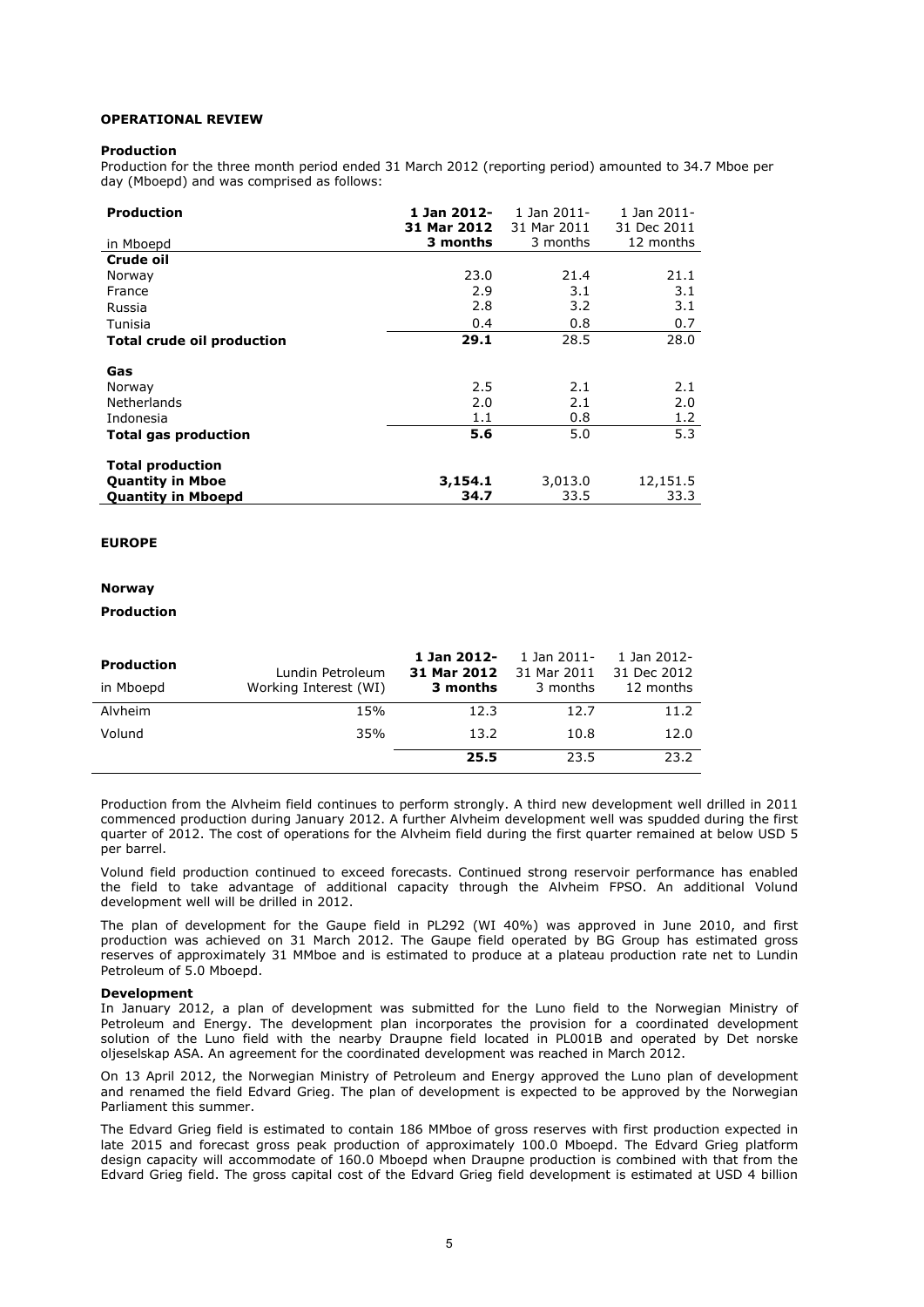to include platform, pipelines and 15 wells. Contracts have been awarded to Kværner covering engineering, procurement and construction of the jacket and the topsides for the platform and to Rowan Companies for a jack up rig to drill the development wells. Saipem has been awarded the contract for marine installation.

A plan of development of the Brynhild field in PL148 (WI 70%) was approved by the Norwegian Ministry of Petroleum and Energy in November 2011. The Brynhild field contains gross reserves of 20 MMboe and is expected to produce at an estimated gross plateau production rate of 12.0 Mboepd with first oil forecast in late 2013. The development involves the drilling of four wells tied back to the existing Shell operated Pierce field infrastructure in the UK sector of the North Sea. In March 2012, Lundin Petroleum announced that it had entered into an agreement with Talisman Energy to acquire an additional 30 percent interest in PL148 containing the Brynhild field, offshore Norway. Following completion of the acquisition, Lundin Petroleum will hold a 100 percent interest in PL148.

An oil discovery on the Bøyla prospect in PL340 (WI 15%) was announced in October 2009. The Bøyla field contains gross recoverable contingent resources of 21 MMboe and will be developed as a subsea tieback to the Alvheim FPSO. A plan of development is expected to be submitted for the Bøyla field in the first half of 2012 with first oil expected in 2014.

#### **Exploration**

Lundin Petroleum discovered the Avaldsnes field in PL501 (WI 40%) in 2010. In 2011, Statoil made the Aldous Major South discovery on the neighbouring PL265 (WI 10%). Following appraisal drilling, it was determined that the discoveries were connected and in January 2012 the combined discovery was renamed Johan Sverdrup. Lundin Petroleum has announced a range of gross recoverable contingent resources for the Avaldsnes discovery in PL501 of between 800 million and 1.8 billion barrels of oil which have been audited by Gaffney, Cline & Associates. Similarly, Statoil has announced a range of gross recoverable contingent resources in PL265 of between 900 million and 1.5 billion barrels of oil. The Johan Sverdrup discovery is therefore estimated to contain contingent resources of between 1.7 and 3.3 billion barrels of recoverable oil.

In January 2012, a third appraisal well, 16/5-2S, located on PL501 was completed. The objective of the well was to delineate the southern flank of the Johan Sverdrup, PL501 discovery. The well, despite encountering good Jurassic sandstone reservoir, was deep to prognosis and as a result the reservoir was below the oil water contact. The impact of the well will most likely be a reduction of current resource estimates in the southern area of the Johan Sverdrup, PL501 discovery.

In March 2012, a further appraisal well, 16/2-11, was drilled on PL501 which encountered a 54 metre gross oil column in Upper and Middle Jurassic sandstone reservoir in an oil-down-to situation. The reservoir was encountered at depth prognosis. A comprehensive logging and coring programme has been successfully completed as well as a production test (DST) in the previously untested Middle Jurassic reservoir. The data obtained from this well confirmed good reservoir properties in line with the earlier Johan Sverdrup wells where the Upper Jurassic reservoir was of excellent quality with a high net to gross ratio. A sidetrack of the well has been successfully completed confirming similar excellent reservoir thickness and quality.

At least a further two appraisal wells will be drilled in PL501 in 2012 and Statoil will drill three further appraisal wells in PL265 in 2012. The appraisal programme will define the recoverable resource and assist with the development planning strategy. Lundin Petroleum, as operator of PL501, has signed a Pre-Unit Agreement with the partners within PL501 and PL265 for the joint field development of the Johan Sverdrup field. The main focus is to jointly deliver a common field development plan to the Norwegian authorities for sanctioning by the government. Statoil has been elected as working operator for the pre-unit phase.

There will be further exploration drilling in 2012 in three core exploration areas; the Southern Utsira High area in the Luno II prospect in PL359 (WI 40%), the Barents Sea area with the Pulk prospect in PL533 (WI 20%) and the Juksa prospect in PL490 (WI 60%) and the Møre Basin area with the Albert prospect in PL519 (WI 40%). In January 2012, Lundin Petroleum was awarded a further ten exploration licences in the 2011 APA Licensing Round of which four will be operated by Lundin Petroleum.

#### **France**

| <b>Production</b><br>in Mboepd | Lundin Petroleum<br>Working Interest (WI) | 1 Jan 2012-<br>31 Mar 2012<br>3 months | 1 Jan 2011-<br>31 Mar 2011<br>3 months | 1 Jan 2011-<br>31 Dec 2011<br>12 months |
|--------------------------------|-------------------------------------------|----------------------------------------|----------------------------------------|-----------------------------------------|
| Paris Basin                    | 100%                                      | 2.3                                    | 2.5                                    | 2.4                                     |
| Aquitaine Basin                | 50%                                       | 0.6                                    | 0.6                                    | 0.7                                     |
|                                |                                           | 2.9                                    | 3.1                                    | 3.1                                     |

The redevelopment of the Grandville field in the Paris Basin is continuing with five of the eight new development wells completed. The installation of new production facilities is substantially completed.

Two exploration wells are planned to be drilled in the Paris Basin area in the second half of 2012.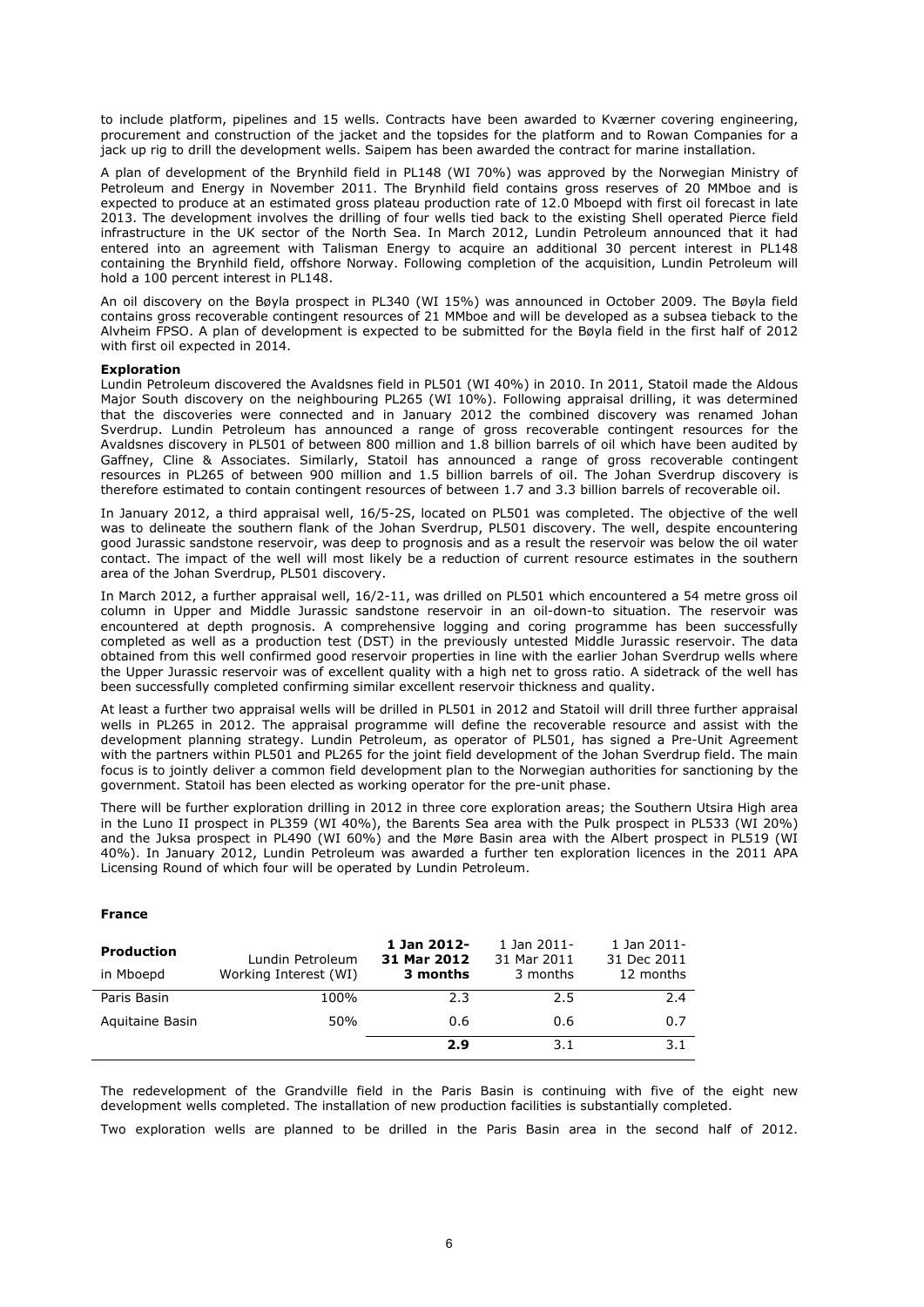#### **The Netherlands**

The net gas production to Lundin Petroleum from the Netherlands averaged 2.0 Mboepd for the reporting period. Development drilling on existing production assets is ongoing to optimize field recovery and several exploration wells are planned to be drilled in 2012.

#### **Ireland**

Following the completion of seismic studies on the Slyne Basin licence 04/06 (WI 50%) discussions regarding future work programme are being considered by the licence partners.

#### **SOUTH EAST ASIA**

#### **Indonesia**

#### *Lematang (South Sumatra)*

The net production to Lundin Petroleum from the Singa gas field (WI 25.9%) during the reporting period amounted to 1.2 Mboepd. Production in the reporting period has been affected by well maintenance work which is expected to continue into the second quarter of 2012.

#### *Baronang/Cakalang (Natuna Sea)*

Planning is underway for the commencement of exploration drilling on the Baronang and Cakalang Blocks (WI 100%) in 2013.

#### *South Sokang (Natuna Sea)*

The interpretation of the 2,400 km 2D seismic acquisition programme, completed in 2011, is ongoing to determine the location for a 3D seismic acquisition programme in 2013.

#### *Gurita (Natuna Sea)*

A 3D seismic acquisition programme of 950 km² will be completed in 2012 on the Gurita Block (WI 100%).

#### *Rangkas (Java)*

Following interpretation of the 474 km 2D seismic acquisition programme completed on the Rangkas Block (WI 51%) during 2010, a decision was taken in the first quarter of 2012 to relinquish the Block.

#### **Malaysia**

Five exploration and appraisal wells will be drilled in 2012 following the five wells that were drilled in 2011.

In June 2011, Lundin Petroleum acquired a 75 percent working interest in Block PM307 offshore peninsular Malaysia. A 2,100 km² 3D seismic acquisition programme was completed in 2011. In January 2012, the Bertam-2 appraisal well was successfully completed proving the continuity and quality of the K10 oil reservoir sandstone. The Bertam discovery is likely a commercial oil field and studies are now progressing to review potential development concepts.

The Tarap and Cempulut exploration wells drilled in Block SB303 (WI 75%), offshore Sabah, east Malaysia in 2011 resulted in gas discoveries alongside the existing discovery named Titik Terang. The three discoveries are in close proximity to one another and have an estimated gross contingent resource (best estimate) of more than 250 bcf and Lundin Petroleum is evaluating the potential for a cluster development. A further exploration well will be drilled on this Block during 2012 to target the Berangan prospect. An exploration well will also be drilled on the neighbouring SB307/308 to target upside exploration potential on the Tiga Papan discovery.

In November 2011, the second exploration well drilled in PM308A Janglau-1 was completed as an oil discovery proving up a new play concept in Oligocene intra-rift sands. The discovery will require further drilling in the area and an additional well is planned in 2012. Two further wells will be drilled in the Penyu Basin contained within Blocks PM308B and PM307.

#### **RUSSIA**

The net production to Lundin Petroleum from Russia for the period was 2.8 Mboepd. In the Lagansky Block (WI 70%) in the northern Caspian a major oil discovery was made on the Morskaya field in 2008. The discovery is deemed to be strategic, due to its offshore location, by the Russian Government under the Foreign Strategic Investment Law. As a result a 50 percent ownership by a state owned Company is required prior to appraisal and development.

#### **AFRICA Tunisia**

The net production to Lundin Petroleum from the Oudna field (WI 40%) was 0.4 Mboepd for the reporting period. During March 2012, damage was incurred to a flowline during a storm resulting in a shut-in of the field. An assessment of repair solutions to the flowline is being carried out and in the event that it is determined to be uneconomic to repair, the field will be abandoned.

#### **Congo (Brazzaville)**

Lundin Petroleum has decided to relinquish its interest in Block Marine XI (WI 18.75%). The work programme for Block Marine XIV (WI 21.55%) has been fulfilled.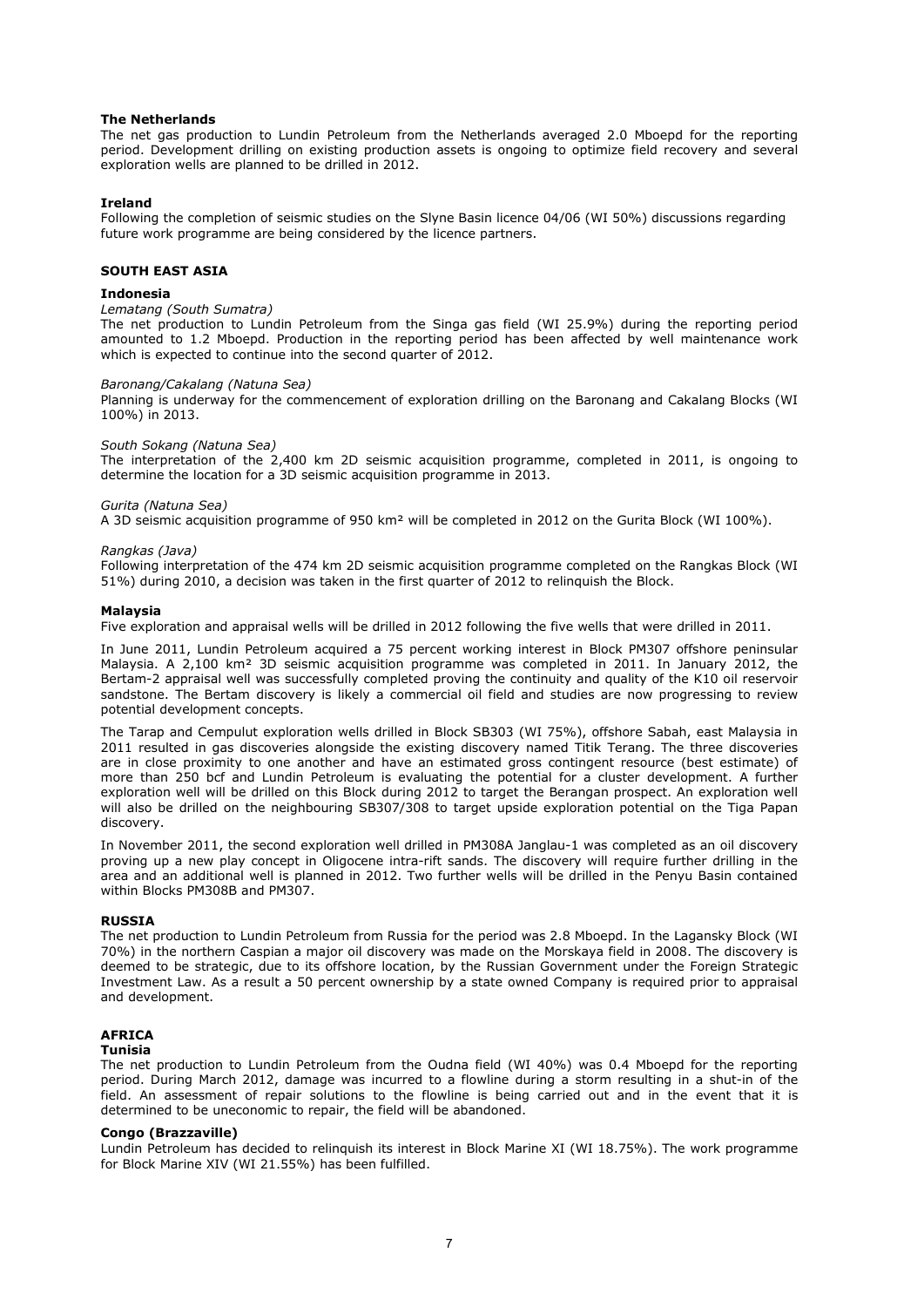#### **FINANCIAL REVIEW**

#### **Result**

The net result for the three month period ended 31 March 2012 (reporting period) amounted to MUSD 47.2 (MUSD 53.4). The net result attributable to shareholders of the Parent Company for the reporting period amounted to MUSD 48.8 (MUSD 55.1) representing earnings per share on a fully diluted basis of USD 0.16 (USD 0.18).

Earnings before interest, tax, depletion and amortisation (EBITDA) for the reporting period amounted to MUSD 309.2 (MUSD 238.4) representing EBITDA per share on a fully diluted basis of USD 0.99 (USD 0.77). Operating cash flow for the reporting period amounted to MUSD 166.6 (MUSD 193.6) representing operating cash flow per share on a fully diluted basis of USD 0.54 (USD 0.62).

#### **Changes in the Group**

There are no significant changes to the Group for the reporting period.

#### **Operating income**

Net sales of oil and gas for the reporting period amounted to MUSD 359.2 (MUSD 289.6) and are detailed in Note 1. Compared to the comparative period, sales volumes were 11 percent higher and the achieved oil price was 12 percent higher resulting in 24 percent higher oil and gas revenues. The average price achieved by Lundin Petroleum for a barrel of oil equivalent amounted to USD 107.40 (USD 95.86) and is detailed in the following table. The premium over dated Brent on Norwegian crude oil sold during the reporting period averaged USD 4.08 per barrel. The average Dated Brent price for the reporting period amounted to USD 118.60 (USD 105.43) per barrel.

Sales of oil and gas for the reporting period were comprised as follows:

| <b>Sales</b>                    | 1 Jan 2012- | 1 Jan 2011- | 1 Jan 2011- |
|---------------------------------|-------------|-------------|-------------|
| Average price per boe expressed | 31 Mar 2012 | 31 Mar 2011 | 31 Dec 2011 |
| in USD                          | 3 months    | 3 months    | 12 months   |
| <b>Crude oil sales</b>          |             |             |             |
| <b>Norway</b>                   |             |             |             |
| - Quantity in Mboe              | 2,048.8     | 1,941.9     | 7,896.0     |
| - Average price per boe         | 123.06      | 109.71      | 115.38      |
| <b>France</b>                   |             |             |             |
| - Quantity in Mboe              | 279.4       | 291.3       | 1,155.5     |
| - Average price per boe         | 119.50      | 105.43      | 110.59      |
| <b>Netherlands</b>              |             |             |             |
| - Quantity in Mboe              | 0.6         | 0.5         | 2.2         |
| - Average price per boe         | 107.07      | 95.94       | 103.87      |
| <b>Russia</b>                   |             |             |             |
| - Quantity in Mboe              | 265.3       | 301.1       | 1,138.4     |
| - Average price per boe         | 77.7        | 63.4        | 69.8        |
| <b>Tunisia</b>                  |             |             |             |
| - Quantity in Mboe              | 198.4       |             | 198.2       |
| - Average price per boe         | 111.77      |             | 125.12      |
| <b>Total crude oil sales</b>    |             |             |             |
| - Quantity in Mboe              | 2,792.5     | 2,534.8     | 10,390.3    |
| - Average price per boe         | 117.59      | 103.71      | 110.25      |
|                                 |             |             |             |
| <b>Gas sales</b>                |             |             |             |
| <b>Norway</b>                   |             |             |             |
| - Quantity in Mboe              | 268.7       | 234.5       | 947.2       |
| - Average price per boe         | 61.18       | 61.45       | 61.14       |
| <b>Netherlands</b>              |             |             |             |
| - Quantity in Mboe              | 185.3       | 187.3       | 722.8       |
| - Average price per boe         | 60.35       | 54.25       | 60.61       |
| <b>Indonesia</b>                |             |             |             |
| - Quantity in Mboe              | 97.8        | 64.2        | 387.7       |
| - Average price per boe         | 32.49       | 32.91       | 32.42       |
| <b>Total gas sales</b>          |             |             |             |
| - Quantity in Mboe              | 551.8       | 486.0       | 2,057.7     |
| - Average price per boe         | 55.82       | 54.91       | 54.50       |
|                                 |             |             |             |
| <b>Total sales</b>              |             |             |             |
| - Quantity in Mboe              | 3,344.3     | 3,020.8     | 12,448.0    |
| - Average price per boe         | 107.40      | 95.86       | 101.04      |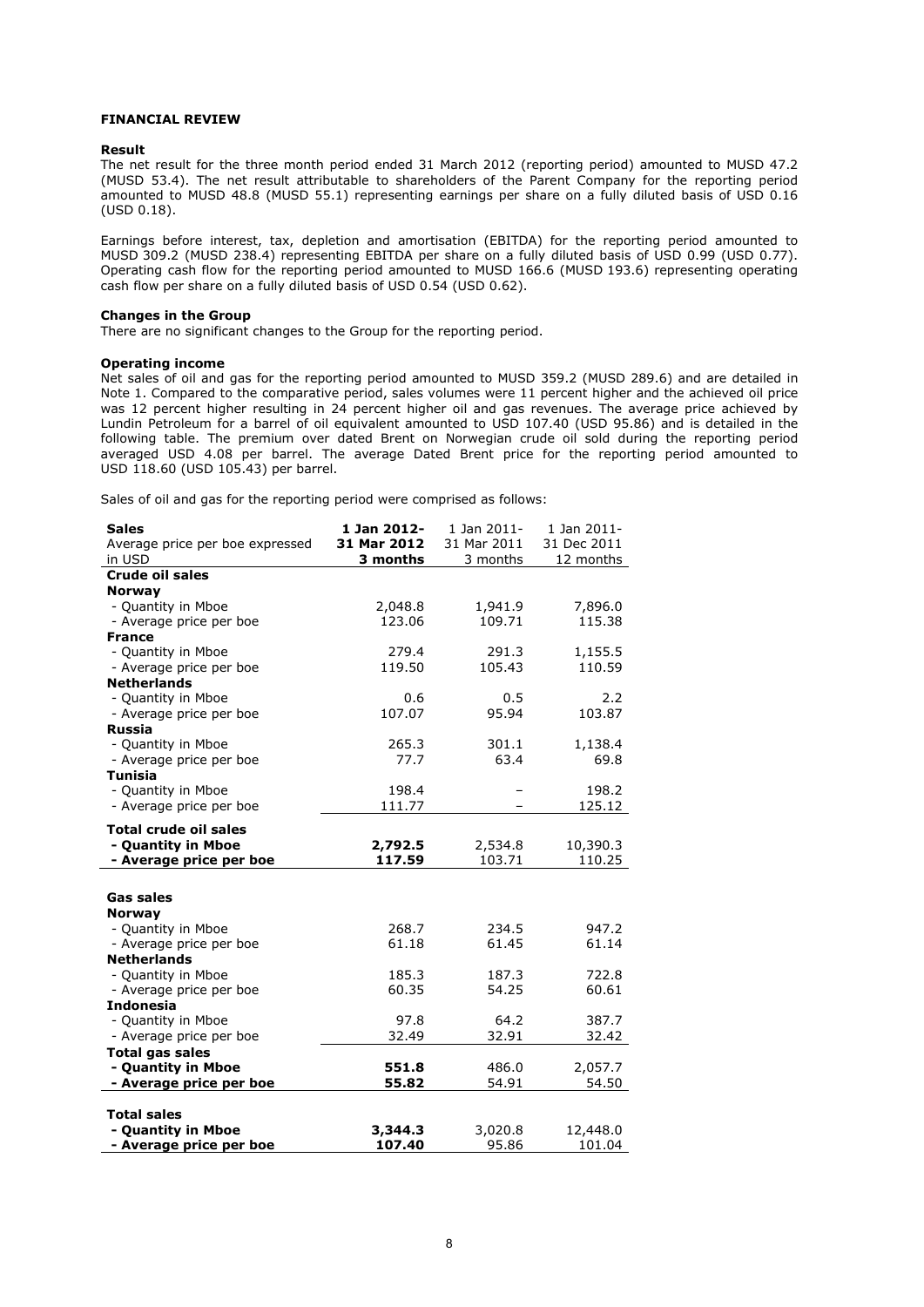Sales quantities in a period can differ from production quantities as a result of permanent and timing differences. Timing differences can arise due to inventory, storage and pipeline balances effects. Permanent differences arise as a result of paying royalties in kind as well as the effects from production sharing agreements.

Oil produced in Tunisia is only lifted when the Ikdam FPSO is near to full. An Oudna cargo was lifted in January 2012.

The oil produced in Russia is sold on either the Russian domestic market or exported into the international market. 39 percent (33 percent) of Russian sales for the reporting period were on the international market at an average price of USD 116.30 per barrel (USD 100.91 per barrel) with the remaining 61 percent (67 percent) of Russian sales being sold on the domestic market at an average price of USD 53.21 per barrel  $(USD 44.75$  per barrel).

Other operating income amounted to MUSD 3.0 (MUSD 2.2) for the reporting period and includes MUSD 1.6 (MUSD 1.3) of income relating to a quality differential compensation adjustment payable from the Vilje field owners to the Alvheim and Volund field owners. All three fields produce to the Alvheim FPSO vessel and the oil is commingled to produce an Alvheim crude blend which is then sold. Also included in other operating income is tariff income from France and the Netherlands and income for maintaining strategic inventory levels in France.

#### **Production costs**

Production costs including inventory movements for the reporting period amounted to MUSD 54.3 (MUSD 39.5) and are detailed in Note 2. The production and depletion costs per barrel of oil equivalent produced are detailed in the table below.

| <b>Production cost and</b><br>depletion | 1 Jan 2012-<br>31 Mar 2012 | 1 Jan 2011-<br>31 Mar 2011 | 1 Jan 2011-<br>31 Dec 2011 |
|-----------------------------------------|----------------------------|----------------------------|----------------------------|
| in USD per boe                          | 3 months                   | 3 months                   | 12 months                  |
| Cost of operations                      | 7.98                       | 7.70                       | 8.43                       |
| Tariff and transportation               |                            |                            |                            |
| expenses                                | 2.17                       | 1.98                       | 1.88                       |
| Royalty and direct taxes                | 3.97                       | 3.86                       | 4.31                       |
| Changes in inventory/lifting            |                            |                            |                            |
| position                                | 2.94                       | $-0.62$                    | 1.08                       |
| Other                                   | 0.17                       | 0.19                       | 0.18                       |
| <b>Total production costs</b>           | 17.23                      | 13.11                      | 15.88                      |
|                                         |                            |                            |                            |
| Depletion                               | 13.13                      | 13.48                      | 13.59                      |
| Total cost per boe                      | 30.36                      | 26.59                      | 29.47                      |

The total cost of operations for the reporting period was MUSD 25.2 compared to MUSD 23.2 for the comparative period. The current reporting period cost is six percent lower than the Capital Market Day forecast for the first quarter of 2012 due primarily to a rephasing of operations to later in the year.

The cost of operations for the first quarter of 2012 was USD 7.98 per barrel, which due to rephased costs and higher production volumes, is nine percent lower than the Capital Market Day forecast of USD 8.75 per barrel for the first quarter. The cost of operations per barrel is expected to increase during the remainder of the year giving an average level for 2012 in line with the Capital Market Day forecast of USD 9.35 per barrel. The increase in the forecast for the year is primarily due to the inclusion of the Gaupe field, Norway and well intervention work planned for the Alvheim and Volund fields, Norway.

The tariff and transportation expenses for the reporting period amounted to MUSD 6.8 compared to MUSD 6.0 for the comparative period. Included in the reporting period are costs of MUSD 0.8 (MUSD -) associated with the reservation of capacity in the third party owned gas infrastructure system for the Gaupe field.

Royalty and direct taxes includes Russian Mineral Resource Extraction Tax (MRET) and Russian Export Duties. The rate of MRET is levied on the volume of Russian production and varies in relation to the international market price of Urals blend and the Rouble exchange rate. MRET averaged USD 23.05 (USD 20.28) per barrel of Russian production for the reporting period. The rate of export duty on Russian oil is revised by the Russian Federation monthly and is dependent on the average price obtained for Urals Blend for the preceding one month period. The export duty is levied on the volume of oil exported from Russia and averaged USD 56.28 (USD 47.04) per barrel for the reporting period. The royalty and direct taxes have increased compared to prior year following the rise in crude prices impacting the cost of Russian MRET and export duty.

There are both permanent and timing differences that result in sales volumes not being equal to production volumes during a period. Changes to the hydrocarbon inventory and under or overlift positions result from these timing differences and an amount of MUSD 9.3 (MUSD -1.9) was charged to the income statement for the reporting period. The main reason for the charge in the reporting period is due to the lifting in January of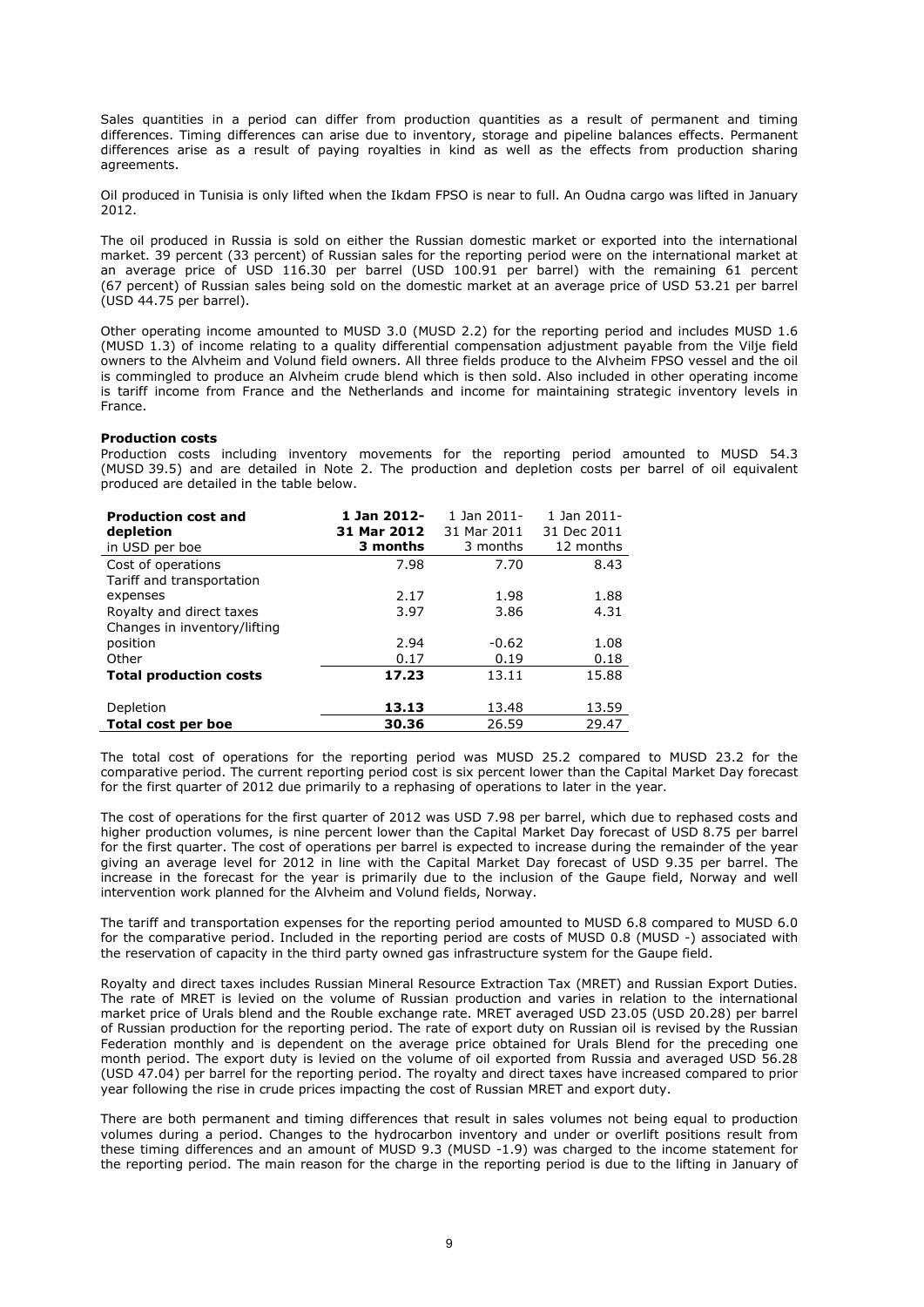the hydrocarbon inventory from the Ikdam FPSO on the Oudna field, Tunisia, resulting in a net MUSD 11.4 charge to production costs in the first quarter. There was no Oudna cargo lifted in the comparative period.

#### **Depletion costs**

Depletion costs amounted to MUSD 41.4 (MUSD 40.6) and are detailed in Note 3. Norway contributed approximately 80 percent of the total depletion charge for the period at a rate of USD 14.30 per barrel.

#### **Exploration costs**

Exploration costs for the reporting period amounted to MUSD 8.8 (MUSD 10.0) and are detailed in Note 4. As a result of the decision taken to relinquish the Rangkas Block, Indonesia, MUSD 6.8 of capitalised cost associated with the Block was expensed in the quarter. Other costs expensed in the reporting period mainly relate to ongoing costs on the Congo (Brazzaville) Blocks and a relinquished exploration licence in Norway.

Exploration and appraisal costs are capitalised as they are incurred. When exploration drilling is unsuccessful the costs are immediately charged to the income statement as exploration costs. All capitalised exploration costs are reviewed on a regular basis and are expensed where there is uncertainty regarding their recoverability.

#### **General, administrative and depreciation expenses**

The general, administrative and depreciation expenses for the reporting period amounted to MUSD -0.5 (MUSD 14.6) of which MUSD -8.2 (MUSD 6.3) related to non-cash charges in relation to the Group's Longterm Incentive Plan (LTIP) scheme.

The credit in the reporting period is due to the reduction in the LTIP provision as a result of a lower Lundin Petroleum share price at the balance sheet date. The value of the LTIP awards, based on Lundin Petroleum's share price at the balance sheet date, is applied to the vested portion of all outstanding LTIP awards. The credit to the income statement for the reporting period includes the revaluation of the provision relating to prior reporting periods.

Lundin Petroleum has mitigated the exposure of the LTIP by purchasing 6,882,638 of its own shares. For more detail refer to the remuneration section below.

#### **Financial income**

Financial income for the reporting period amounted to MUSD 0.6 (MUSD 17.2) and is detailed in Note 6.

Interest income for the reporting period amounted to MUSD 0.6 (MUSD 1.3). The interest income in the comparative period includes an amount of MUSD 0.9 relating to a loan to Etrion Corporation. The Etrion loan was repaid during the second quarter of 2011.

An amount of MUSD 15.6, relating to the sale of Africa Oil Corporation shares is included in financial income for the comparative period.

#### **Financial expenses**

Financial expenses for the reporting period amounted to MUSD 27.3 (MUSD 14.0) and are detailed in Note 7.

Foreign exchange losses for the reporting period amounted to MUSD 4.1 (MUSD 8.5). The US Dollar weakened against the Euro and the Norwegian Kroner during the reporting period giving rise to exchange loss movements on the intercompany loans and working capital balances.

A provision for the costs of site restoration is recorded in the balance sheet at the discounted value of the estimated future cost. The effect of the discount is unwound each year and charged to the income statement. An amount of MUSD 1.2 (MUSD 1.1) has been charged to the income statement for the reporting period.

The amortisation of the deferred financing fees for the reporting period amounted to MUSD 1.3 (MUSD 0.6) and relates to the expensing of the fees incurred in establishing the current loan facility over the period of usage of the facility. As Lundin Petroleum is in the process of arranging a new financing facility in 2012, the amount expensed was increased in the reporting period.

Lundin Petroleum owns 50 million shares in ShaMaran Petroleum which it acquired in 2009 in a non-cash transaction. The investment was booked at the fair value of the shares at the date of acquisition and under accounting rules, subsequent movements in the fair value of the shares were being recognised in the consolidated statement of comprehensive income. In January 2012, ShaMaran Petroleum announced that it had relinquished its working interests in its operated Production Sharing Contract licences and, as such, it was considered that there had been a permanent diminution in the fair value of the shares of ShaMaran Petroleum held by Lundin Petroleum. The cumulative loss recognised in other comprehensive income of MUSD 18.6 was reclassified from equity and recognised in the income statement in the reporting period.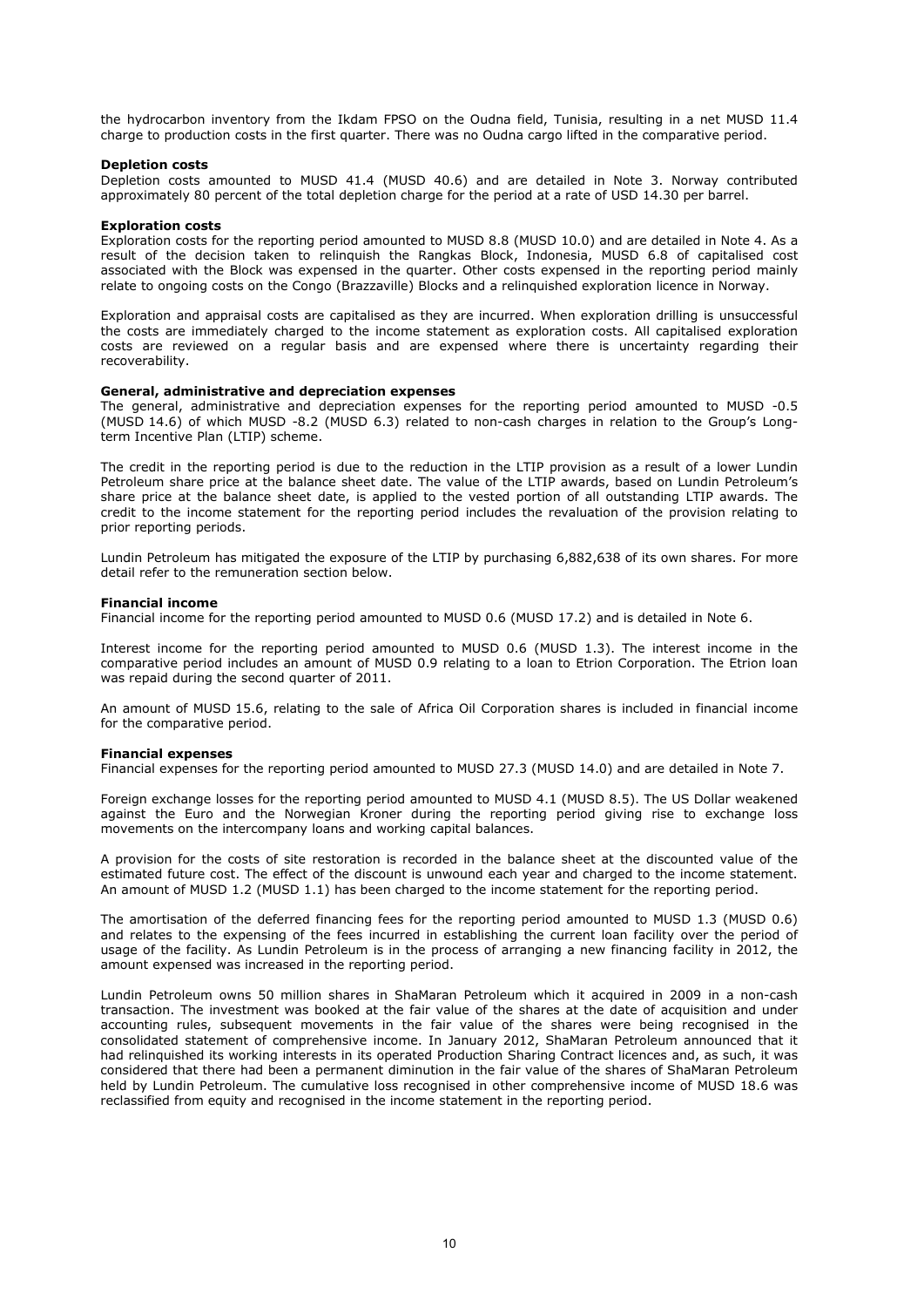#### **Tax**

The tax charge for the reporting period amounted to MUSD 184.2 (MUSD 136.9) and is detailed in Note 8.

The current tax charge for the reporting period amounted to MUSD 141.3 (MUSD 58.7) of which MUSD 132.0 (MUSD 49.0) relates to Norway. The increase in the Norway current tax charge from the comparative period is mainly due to the higher revenues generated by Norway in the reporting period and the utilisation in the comparative period of tax allowances earned on development expenditure brought forward offsetting the 50 percent Norway offshore tax. The Norwegian current tax for the reporting period is calculated using the actual results achieved and the development and exploration expenditure incurred. The low level of development and exploration expenditure in the reporting period compared to that expected for the remainder of the year has resulted in a high rate of current tax charge for the reporting period compared to the forecast for the full year.

The deferred tax charge for the reporting period amounted to MUSD 42.9 (MUSD 78.2) and arises primarily where there is a difference in depreciation for tax and accounting purposes. MUSD 40.1 (MUSD 74.9) of the deferred tax charge is attributable to Norway.

The Group operates in various countries and fiscal regimes where corporate income tax rates are different from the regulations in Sweden. Corporate income tax rates for the Group vary between 20 percent and 78 percent. The effective tax rate for the Group for the reporting period amounted to 80 percent. This effective rate is calculated from the face of the income statement and does not reflect the effective rate of tax paid within each country of operation. The effective rate of tax is driven by Norway where the tax rate is 78 percent reduced by the effect of uplift on development expenditure for tax purposes. The effective rate is increased due to a number of non-tax adjusted items in the reporting period including the impairment of the ShaMaran shares and certain other financial items, as well as a lower tax credit on the exploration costs relating to the Rangkas Block, Indonesia. The operational tax rate adjusted for the Rangkas exploration costs is 70 percent for the reporting period.

#### **Non-controlling interest**

The net result attributable to non-controlling interest for the reporting period amounted to MUSD -1.6 (MUSD -1.7) and mainly relates to the non-controlling interest's share in a Russian subsidiary which is fully consolidated.

#### **BALANCE SHEET**

#### **Non-current assets**

Oil and gas properties amounted to MUSD 2,505.5 (MUSD 2,329.3) and are detailed in Note 9.

Development and exploration expenditure incurred for the reporting period was as follows:

| Development expenditure<br>in MUSD | 1 Jan 2012-<br>31 Mar 2012<br>3 months | 1 Jan 2011-<br>31 Mar 2011<br>3 months | 1 Jan 2011-<br>31 Dec 2011<br>12 months |
|------------------------------------|----------------------------------------|----------------------------------------|-----------------------------------------|
| Norway                             | 46.9                                   | 29.5                                   | 186.8                                   |
| France                             | 10.6                                   | 2.8                                    | 30.9                                    |
| <b>Netherlands</b>                 | 1.6                                    | 0.4                                    | 4.1                                     |
| Indonesia                          | 0.1                                    | 2.7                                    | 6.4                                     |
| Russia                             | 1.2                                    | 1.3                                    | 4.2                                     |
|                                    | 60.4                                   | 36.7                                   | 232.4                                   |

During the reporting period, an amount of MUSD 46.9 of development expenditure was incurred in Norway, primarily on the Brynhild and Gaupe field developments in Norway. MUSD 29.5 was spent in the comparative period on the development of the Gaupe and Alvheim fields. MUSD 10.6 was incurred in France in the reporting period on the Grandville field redevelopment.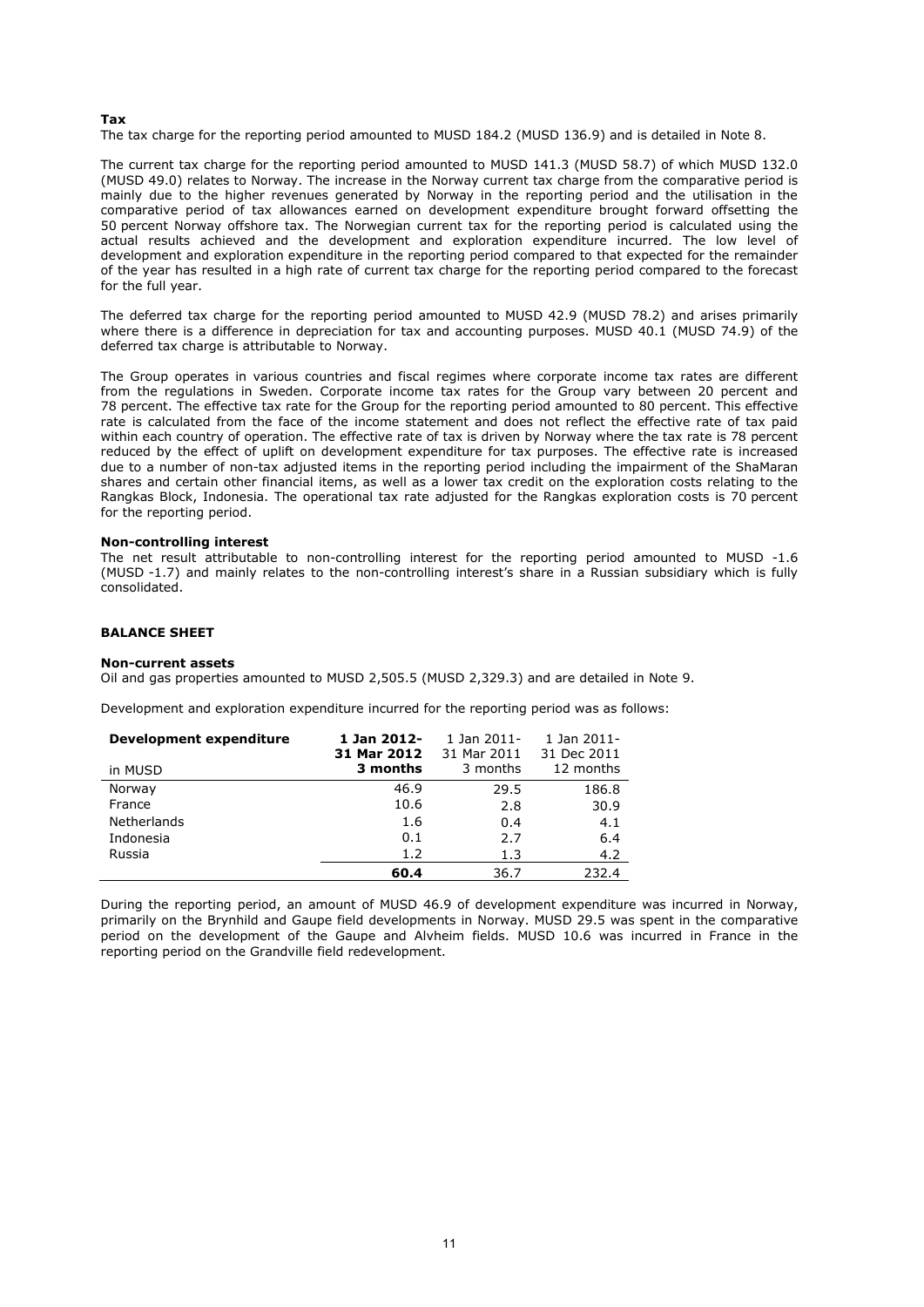| <b>Exploration expenditure</b> | 1 Jan 2012-<br>31 Mar 2012 | 1 Jan 2011-<br>31 Mar 2011 | 1 Jan 2011-<br>31 Dec 2011 |
|--------------------------------|----------------------------|----------------------------|----------------------------|
| in MUSD                        | 3 months                   | 3 months                   | 12 months                  |
| Norway                         | 47.3                       | 59.8                       | 288.6                      |
| France                         | 0.4                        | 0.3                        | 1.7                        |
| Indonesia                      | 1.2                        | 2.9                        | 16.4                       |
| Russia                         | 1.5                        | 2.0                        | 10.0                       |
| Malaysia                       | 3.5                        | 4.4                        | 98.7                       |
| Congo (Brazzaville)            | 1.2                        | 1.5                        | 19.0                       |
| Other                          | 0.1                        | 0.8                        | 3.1                        |
|                                | 55.2                       | 71.7                       | 437.5                      |

During the reporting period, exploration expenditure of MUSD 47.3 was incurred in Norway mainly on the appraisal drilling of the Johan Sverdrup field. In the comparative period, MUSD 59.8 was spent in Norway on three exploration wells.

Other tangible assets amounted to MUSD 16.6 (MUSD 16.1) and represent office fixed assets and real estate.

Financial assets amounted to MUSD 38.4 (MUSD 46.6) and are detailed in Note 10. Other shares and participations amounted to MUSD 13.2 (MUSD 17.8) and predominantly relate to the shares held in ShaMaran Petroleum which are reported at market price. Other financial assets amounted to MUSD 11.3 (MUSD 11.0) and include Etrion Corporation bonds of MUSD 9.9 (MUSD 9.6) held by Lundin Petroleum. The deferred tax asset amounted to MUSD 12.5 (MUSD 15.3) and mainly relates to tax losses in the Netherlands.

#### **Current assets**

Receivables and inventories amounted to MUSD 235.9 (MUSD 224.4) and are detailed in Note 11.

Trade receivables amounted to MUSD 161.3 (MUSD 145.0). Higher oil prices have resulted in the value of the trade receivables being higher at 31 March 2012.

Other assets amounted to MUSD 30.2 (MUSD 21.2) and included an amount of MUSD 22.1 (MUSD 11.2) for a carried interest in PL148 Brynhild, Norway, under the terms of a sale agreement with the seller of the interest, Talisman Energy. The amount will be transferred to oil and gas properties on completion of the deal.

Cash and cash equivalents amounted to MUSD 137.6 (MUSD 73.6). Cash balances are held to meet operational and investment requirements.

#### **Non-current liabilities**

The non-current part of provisions amounted to MUSD 1,083.3 (MUSD 988.0) and is detailed in Note 12.

The provision for site restoration amounted to MUSD 145.3 (MUSD 119.3) and relates to future decommissioning obligation liabilities. The increase compared to the comparative period mainly results from the change in the discount factor used to calculate the present value of the decommissioning liabilities and the inclusion of the decommissioning liability associated with the Gaupe field pipeline laid in the reporting period.

The provision for deferred taxes amounted to MUSD 878.2 (MUSD 803.5) and is arising on the excess of book value over the tax value of oil and gas properties. Deferred tax assets are netted off against deferred tax liabilities where they relate to the same jurisdiction in accordance with International Financial Reporting Standards (IFRS).

The non-current portion of the provision for Lundin Petroleum's LTIP scheme amounted to MUSD 51.8 (MUSD 58.1).

Other non-current provisions amounted to MUSD 6.4 (MUSD 5.6) and include a termination indemnity provision in Tunisia.

Long-term interest bearing debt amounted to MUSD 227.0 (MUSD 207.0) and relates to the outstanding loan under the Group's MUSD 850 revolving borrowing base facility.

Other non-current liabilities amounted to MUSD 21.3 (MUSD 21.8) and mainly represent funding advances made by a non-controlling interest entity in relation to LLC PetroResurs, Russia.

#### **Current liabilities**

Other current liabilities amounted to MUSD 410.6 (MUSD 390.6) and are detailed in Note 13.

Tax liabilities amounted to MUSD 307.6 (MUSD 240.1) of which MUSD 290.6 (MUSD 223.0) relates to Norway.

Joint venture creditors amounted to MUSD 68.9 (MUSD 88.4) and relate to ongoing operational costs.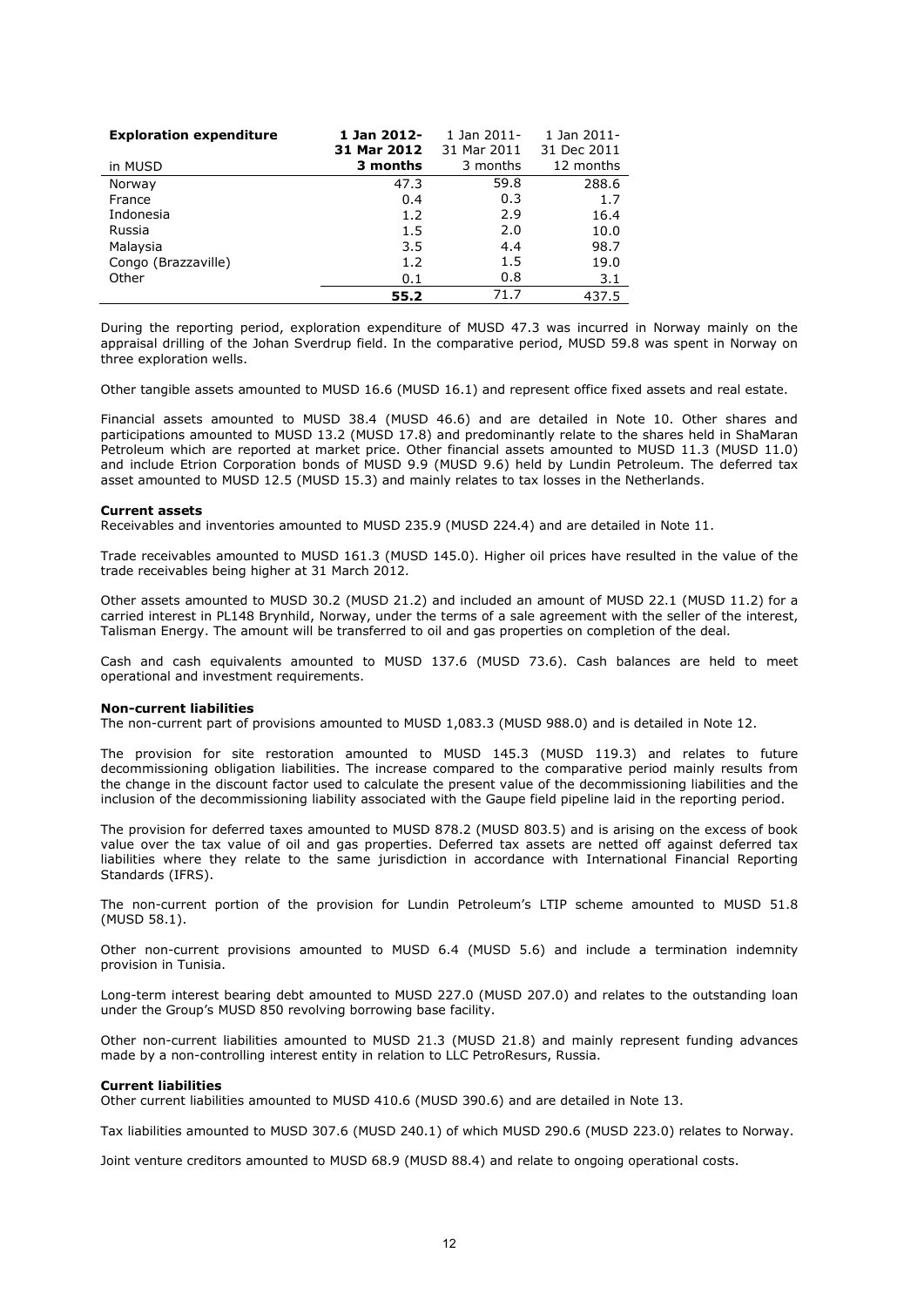Other liabilities amounted to MUSD 5.3 (MUSD 21.5). Included in other liabilities at 31 December 2011 was an amount of MUSD 10.9 (MUSD -) payable to Noreco in relation to Lundin Petroleum's acquisition of Noreco's 20 percent working interest in PL148 Brynhild, Norway. The liability was settled in the first quarter of 2012.

The current portion of the provision for Lundin Petroleum's LTIP scheme amounted to MUSD 12.1 (MUSD 12.2).

#### **PARENT COMPANY**

The business of the Parent Company is investment in and management of oil and gas assets. The net result for the Parent Company amounted to MSEK 6.5 (MSEK -45.1) for the reporting period.

The result includes general and administrative expenses of MSEK -5.9 (MSEK 44.9) and interest expense of MSEK 8.6 (MSEK 5.3). The credit to general and administrative expenses in the reporting period is as a result of the reduction in the provision for the Group's LTIP. The comparative period includes financial income of MSEK 1.6 for supporting certain financial obligations for ShaMaran Petroleum.

#### **RELATED PARTY TRANSACTIONS**

During the reporting period, the Group has entered into transactions with related parties on a commercial basis as described below:

The Group received MUSD 0.1 (MUSD 0.1) from ShaMaran Petroleum for the provision of office and other services and MUSD – (MUSD 0.2) for supporting certain financial obligations.

The Group paid MUSD 0.2 (MUSD 0.1) to other related parties in respect of aviation services received.

#### **LIQUIDITY**

Lundin Petroleum has a secured revolving borrowing base facility of MUSD 850 with a seven year term expiring in 2014, of which MUSD 227.0 was drawn in cash as at 31 March 2012. The MUSD 850 facility is a revolving borrowing base facility secured against certain cash flows generated by the Group. The amount available under the facility is recalculated every six months based upon the calculated cash flow generated by certain producing fields at an oil price and economic assumptions agreed with the banking syndicate providing the facility and is currently in excess of the facility size. The facility has reached a stage where availability reduces every six months. The maximum amount that can be drawn under the facility has been reduced to MUSD 630 and will continue to reduce until maturity of the facility. Lundin Petroleum is in the process of arranging a new financing facility to meet the funding requirements of its future development projects.

Lundin Petroleum has, through its subsidiary Lundin Malaysia BV, entered into five Production Sharing Contracts (PSC) with Petroliam Nasional Berhad, the oil and gas company of the Government of Malaysia (Petronas), in respect of the six operated Blocks in Malaysia. BNP Paribas, on behalf of Lundin Malaysia BV has issued bank guarantees in support of the work commitments in relation to these PSCs amounting to MUSD 87.8. In addition, BNP Paribas has issued additional bank guarantees to cover work commitments in Indonesia amounting to MUSD 2.4.

#### **SUBSEQUENT EVENTS**

No significant events have occurred after the end of the first three months of 2012 that are expected to have a substantial effect on this interim report.

#### **SHARE DATA**

Lundin Petroleum AB's issued share capital amounted to SEK 3,179,106 represented by 317,910,580 shares with a quota value of SEK 0.01 each.

As at 31 March 2012, Lundin Petroleum held 6,882,638 of its own shares.

#### **REMUNERATION**

Lundin Petroleums principles for remuneration are provided in the Company's 2011 Annual Report.

#### **Unit Bonus Plan**

In 2008, Lundin Petroleum implemented a LTIP scheme consisting of a Unit Bonus Plan which provides for an annual grant of units that will lead to a cash payment at vesting. The LTIP has a three year duration whereby the initial grant of units vested equally in three tranches: one third after one year; one third after two years; and the final third after three years. The cash payment is conditional upon the holder of the units remaining an employee of the Group at the time of payment. The share price for determining the cash payment at the end of each vesting period will be the five trading day average closing Lundin Petroleum share price prior to and following the actual vesting date.

LTIPs that follow the same principles as the 2008 LTIP have been implemented annually for employees other than Executive Management.

The number of units relating to the 2009, 2010 and 2011 Unit Bonus Plans outstanding as at 31 March 2012 were 209,440, 450,041, and 401,000.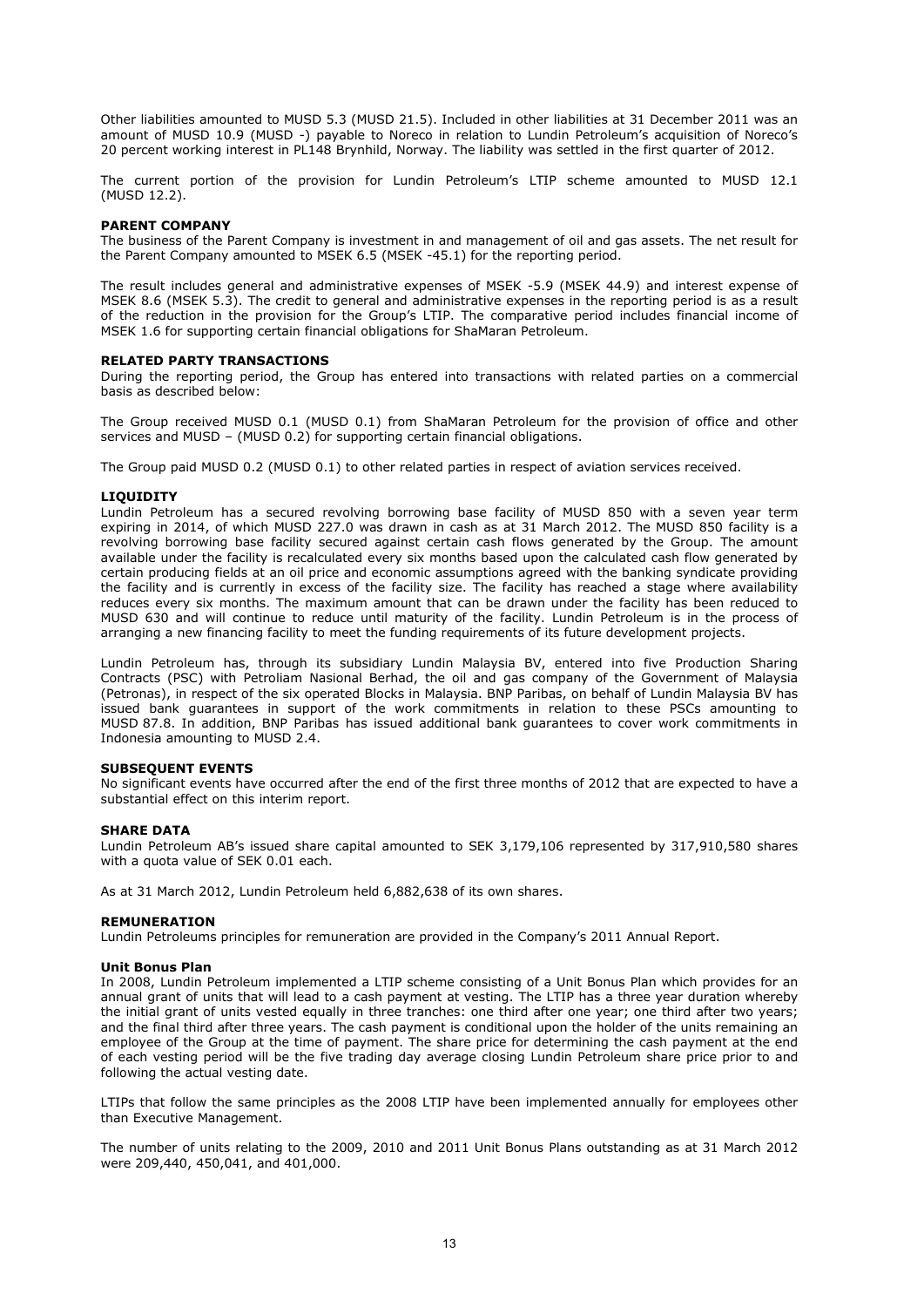#### **Phantom Option Plan**

At the AGM on 13 May 2009, the shareholders of Lundin Petroleum approved the implementation of an LTIP for Executive Management (being the President and Chief Executive Officer, the Chief Operating Officer, the Chief Financial Officer and the Senior Vice President Operations) consisting of a grant of phantom options exercisable after five years from the date of grant. The exercise of these options entitles the recipient to receive a cash payment based on the appreciation of the market value of the Lundin Petroleum share. Payment of the award under these phantom options will occur in two equal installments: (i) first on the date immediately following the fifth anniversary of the date of grant and (ii) second on the date which is one year following the date of the first payment.

The LTIP for Executive Management includes 5,500,928 phantom options with an exercise price of SEK 52.91. The phantom options will vest in May 2014 being the fifth anniversary of the date of grant. The recipients will be entitled to receive a cash payment equal to the average closing price of the Company's shares during the fifth year following grant, less the exercise price, multiplied by the number of phantom options. The participants of the phantom option plan are not entitled to receive new awards under the Unit Bonus Plan whilst the phantom options are still outstanding.

Lundin Petroleum holds 6,882,638 of its own shares acquired at an average cost of SEK 46.51 per share which mitigates the exposure of the LTIP. The Lundin Petroleum share price at 31 March 2012 was SEK 141.80. The provision for LTIP amounted to MUSD 63.9 as at 31 March 2012 and the market value of the shares held at 31 March 2012 was MUSD 146.1. The gain in the value of the own shares held can not be off set against the cost for the LTIP in accordance with accounting rules.

#### **ACCOUNTING POLICIES**

This interim report has been prepared in accordance with International Accounting Standard (IAS) 34, Interim Financial Reporting, and the Swedish Annual Accounts Act (1995:1554). The accounting policies adopted are consistent with those followed in the preparation of the Group's annual financial statements for the year ended 31 December 2011.

The financial reporting of the Parent Company has been prepared in accordance with accounting principles generally accepted in Sweden, applying RFR 2 Reporting for legal entities, issued by the Swedish Financial Reporting Board and the Annual Accounts Act (1995:1554).

Under Swedish company regulations it is not allowed to report the Parent Company results in any other currency than SEK and consequently the Parent Company's financial information is reported in SEK and not in USD.

#### **RISKS AND RISK MANAGEMENT**

The objective of Business Risk Management is to identify, understand and manage threats and opportunities within the business on a continual basis. This objective is achieved by creating a mandate and commitment to risk management at all levels of the business. This approach actively addresses risk as an integral and continual part of decision making within the Group and is designed to ensure that all risks are identified, fully acknowledged, understood and communicated well in advance. The ability to manage and or mitigate these risks represents a key component in ensuring that the business aim of the Company is achieved. Nevertheless, oil and gas exploration, development and production involve high operational and financial risks, which even a combination of experience, knowledge and careful evaluation may not be able to fully eliminate or which are beyond the Company's control.

A detailed analysis of Lundin Petroleum's strategic, operational, financial and external risks and mitigation of those risks through risk management is described in Lundin Petroleum's 2011 Annual Report.

#### **EXCHANGE RATES**

For the preparation of the financial statements for the reporting period, the following currency exchange rates have been used.

|                     |         | 31 Mar 2012 | 31 Mar 2011 |            | 31 Dec 2011 |            |
|---------------------|---------|-------------|-------------|------------|-------------|------------|
|                     | Average | Period end  | Average     | Period end | Average     | Period end |
| 1 USD equals NOK    | 5.7867  | 5.6933      | 5.7233      | 5.5135     | 5.5998      | 5.9927     |
| 1 USD equals Euro   | 0.7628  | 0.7487      | 0.7316      | 0.7039     | 0.7185      | 0.7729     |
| 1 USD equals Rouble | 30.1660 | 29.4212     | 29.2647     | 28.3557    | 29.3738     | 32.2784    |
| 1 USD equals SEK    | 6.7524  | 6.6229      | 6.4833      | 6.2877     | 6.4867      | 6.8877     |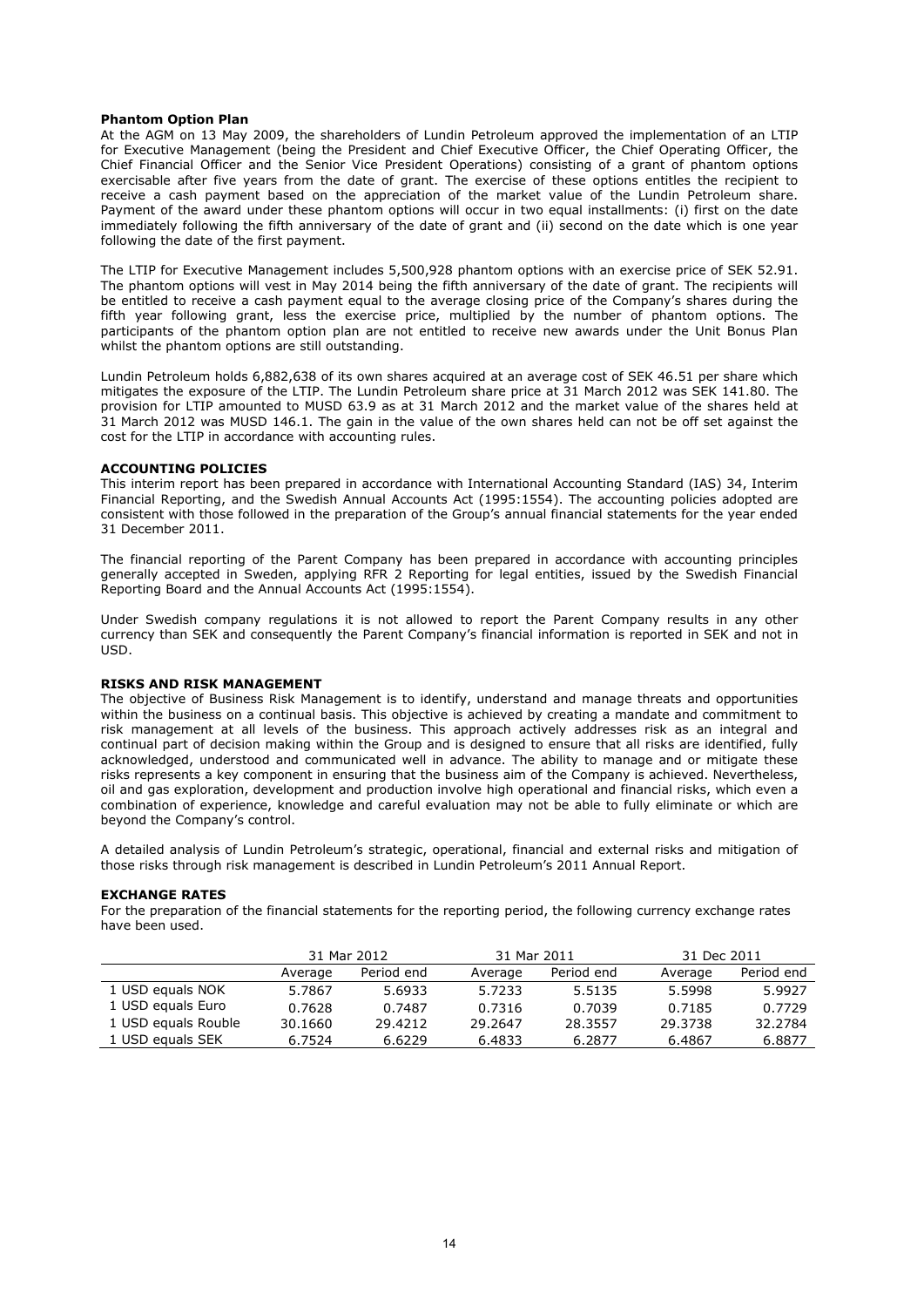# **CONSOLIDATED INCOME STATEMENT**

|                                               |                | 1 Jan 2012- | 1 Jan 2011- | 1 Jan 2011- |
|-----------------------------------------------|----------------|-------------|-------------|-------------|
|                                               |                | 31 Mar 2012 | 31 Mar 2011 | 31 Dec 2011 |
| Expressed in TUSD                             | Note           | 3 months    | 3 months    | 12 months   |
|                                               |                |             |             |             |
| <b>Operating income</b>                       |                |             |             |             |
| Net sales of oil and gas                      | $\mathbf{1}$   | 359,178     | 289,572     | 1,257,691   |
| Other operating income                        |                | 3,042       | 2,186       | 11,824      |
|                                               |                | 362,220     | 291,758     | 1,269,515   |
| <b>Cost of sales</b>                          |                |             |             |             |
| Production costs                              | 2              | $-54,348$   | $-39,461$   | $-193,104$  |
| Depletion costs                               | 3              | $-41,408$   | $-40,619$   | $-165, 138$ |
| <b>Exploration costs</b>                      | 4              | $-8,838$    | $-10,010$   | $-140,027$  |
| <b>Gross profit</b>                           |                | 257,626     | 201,668     | 771,246     |
| General, administration and                   |                |             |             |             |
| depreciation expenses                         |                | 505         | $-14,577$   | $-67,022$   |
| <b>Operating profit</b>                       | 5              | 258,131     | 187,091     | 704,224     |
| <b>Result from financial investments</b>      |                |             |             |             |
| Financial income                              | 6              | 553         | 17,253      | 46,455      |
| Financial expenses                            | $\overline{7}$ | $-27,332$   | $-14,054$   | $-21,022$   |
|                                               |                | $-26,779$   | 3,199       | 25,433      |
| <b>Profit before tax</b>                      |                | 231,352     | 190,290     | 729,657     |
| Income tax expense                            | 8              | $-184,161$  | $-136,855$  | -574,413    |
| <b>Net result</b>                             |                |             |             |             |
|                                               |                | 47,191      | 53,435      | 155,244     |
| Net result attributable to the                |                |             |             |             |
| shareholders of the Parent Company:           |                | 48,762      | 55,129      | 160,137     |
| Net result attributable to non-               |                |             |             |             |
| controlling interest:                         |                | $-1,571$    | $-1,694$    | -4,893      |
| <b>Net result</b>                             |                | 47,191      | 53,435      | 155,244     |
|                                               |                |             |             |             |
| Earnings per share - $USD1$                   |                | 0.16        | 0.18        | 0.51        |
| Diluted earnings per share - $\mathsf{USD}^1$ |                | 0.16        | 0.18        | 0.51        |
|                                               |                |             |             |             |

 $^1$  Based on net result attributable to shareholders of the Parent Company.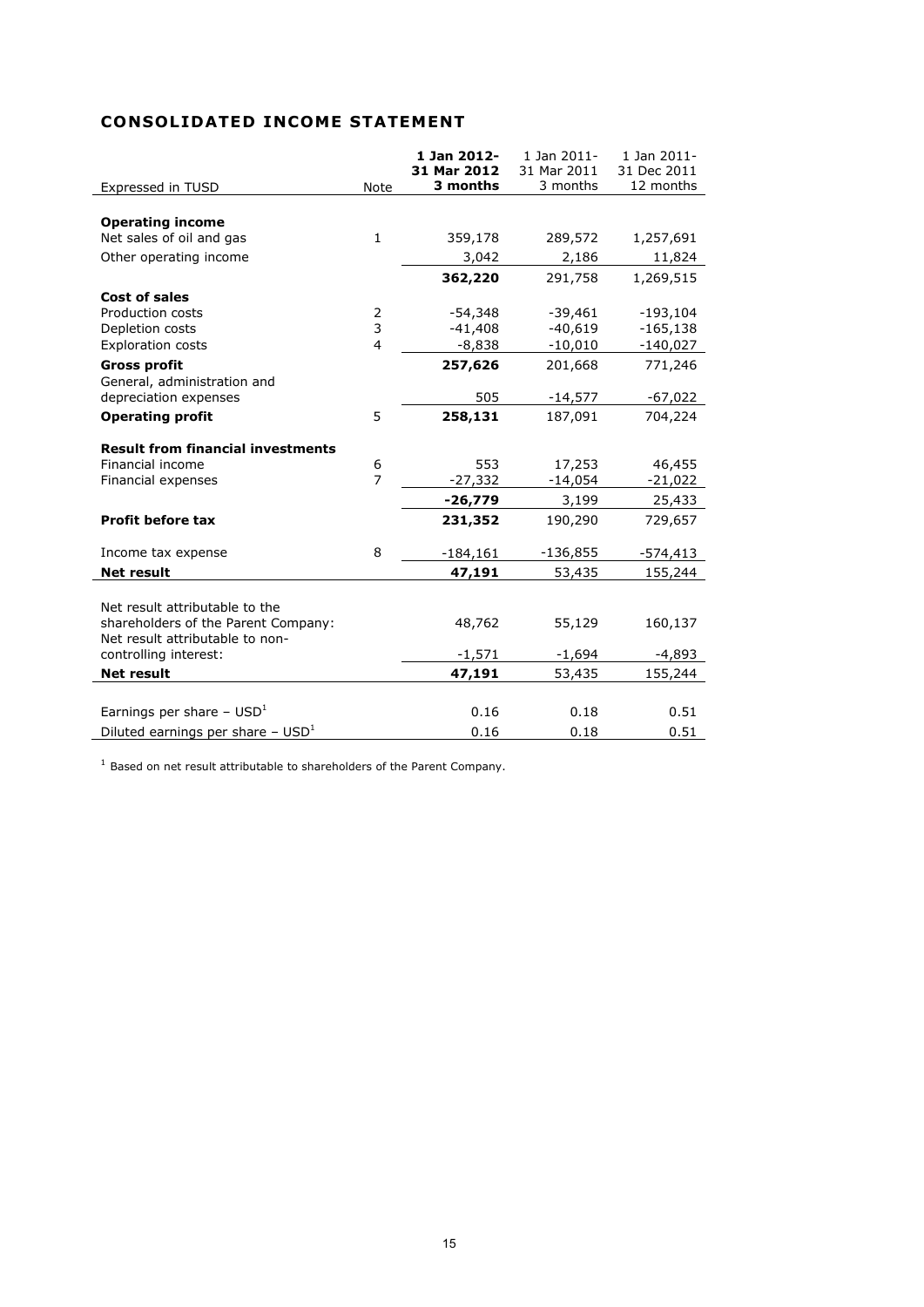# **CONSOLIDATED STATEMENT OF COMPREHENSIVE INCOME**

| Expressed in TUSD                                                   | 1 Jan 2012-<br>31 Mar 2012<br>3 months | 1 Jan 2011-<br>31 Mar 2011<br>3 months | 1 Jan 2011-<br>31 Dec 2011<br>12 months |
|---------------------------------------------------------------------|----------------------------------------|----------------------------------------|-----------------------------------------|
| Net result                                                          | 47,191                                 | 53,435                                 | 155,244                                 |
| Other comprehensive income                                          |                                        |                                        |                                         |
| Exchange differences foreign operations                             | 52,745                                 | 54,568                                 | -37,525                                 |
| Cash flow hedges                                                    | 170                                    | 1,936                                  | 6,971                                   |
| Available-for-sale financial assets<br>Income tax relating to other | 9,363                                  | $-20,455$                              | $-50,210$                               |
| comprehensive income                                                | $-43$                                  | $-484$                                 | -1,743                                  |
| Other comprehensive income, net of<br>tax                           | 62,235                                 | 35,565                                 | -82,507                                 |
| <b>Total comprehensive income</b>                                   | 109,426                                | 89,000                                 | 72,737                                  |
| Total comprehensive income<br>attributable to:                      |                                        |                                        |                                         |
| Shareholders of the Parent Company                                  | 106,559                                | 86,837                                 | 80,466                                  |
| Non-controlling interest                                            | 2,867                                  | 2,163                                  | -7,729                                  |
|                                                                     | 109,426                                | 89,000                                 | 72,737                                  |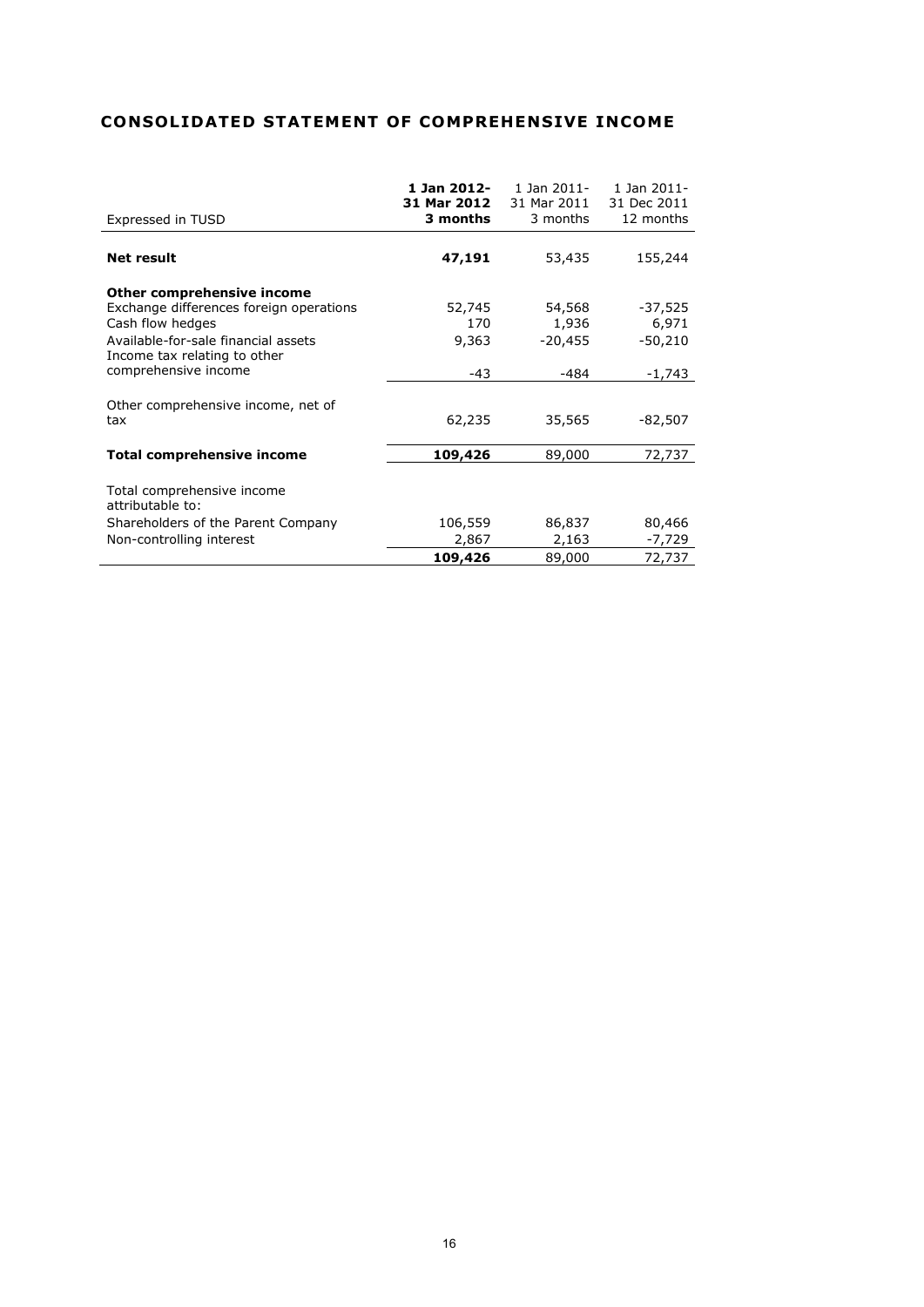# **CONSOLIDATED BALANCE SHEET**

| Expressed in TUSD                                                                                                                                                                       | Note | 31 March 2012                                            | 31 December 2011                                       |
|-----------------------------------------------------------------------------------------------------------------------------------------------------------------------------------------|------|----------------------------------------------------------|--------------------------------------------------------|
| <b>ASSETS</b>                                                                                                                                                                           |      |                                                          |                                                        |
| <b>Non-current assets</b>                                                                                                                                                               |      |                                                          |                                                        |
| Oil and gas properties                                                                                                                                                                  | 9    | 2,505,488                                                | 2,329,270                                              |
| Other tangible assets                                                                                                                                                                   |      | 16,598                                                   | 16,084                                                 |
| Financial assets                                                                                                                                                                        | 10   | 38,369                                                   | 46,586                                                 |
| <b>Total non-current assets</b>                                                                                                                                                         |      | 2,560,455                                                | 2,391,940                                              |
| <b>Current assets</b>                                                                                                                                                                   |      |                                                          |                                                        |
| Receivables and inventories                                                                                                                                                             | 11   | 235,864                                                  | 224,407                                                |
| Cash and cash equivalents                                                                                                                                                               |      | 137,610                                                  | 73,597                                                 |
| <b>Total current assets</b>                                                                                                                                                             |      | 373,474                                                  | 298,004                                                |
| <b>TOTAL ASSETS</b>                                                                                                                                                                     |      | 2,933,929                                                | 2,689,944                                              |
| <b>EQUITY AND LIABILITIES</b><br><b>Equity</b><br>Shareholders' equity<br>Non-controlling interest<br><b>Total equity</b><br><b>Non-current liabilities</b><br>Provisions<br>Bank loans | 12   | 1,107,441<br>72,291<br>1,179,732<br>1,083,264<br>227,000 | 1,000,882<br>69,424<br>1,070,306<br>987,993<br>207,000 |
| Other non-current liabilities                                                                                                                                                           |      | 21,303                                                   | 21,830                                                 |
| <b>Total non-current liabilities</b>                                                                                                                                                    |      | 1,331,567                                                | 1,216,823                                              |
| <b>Current liabilities</b>                                                                                                                                                              |      |                                                          |                                                        |
| Other current liabilities                                                                                                                                                               | 13   | 410,577                                                  | 390,600                                                |
| Provisions                                                                                                                                                                              | 12   | 12,053                                                   | 12,215                                                 |
| <b>Total current liabilities</b>                                                                                                                                                        |      | 422,630                                                  | 402,815                                                |
| TOTAL EQUITY AND LIABILITIES                                                                                                                                                            |      | 2,933,929                                                | 2,689,944                                              |
| Pledged assets<br>Contingent liabilities and assets                                                                                                                                     |      | 546,159                                                  | 519,624                                                |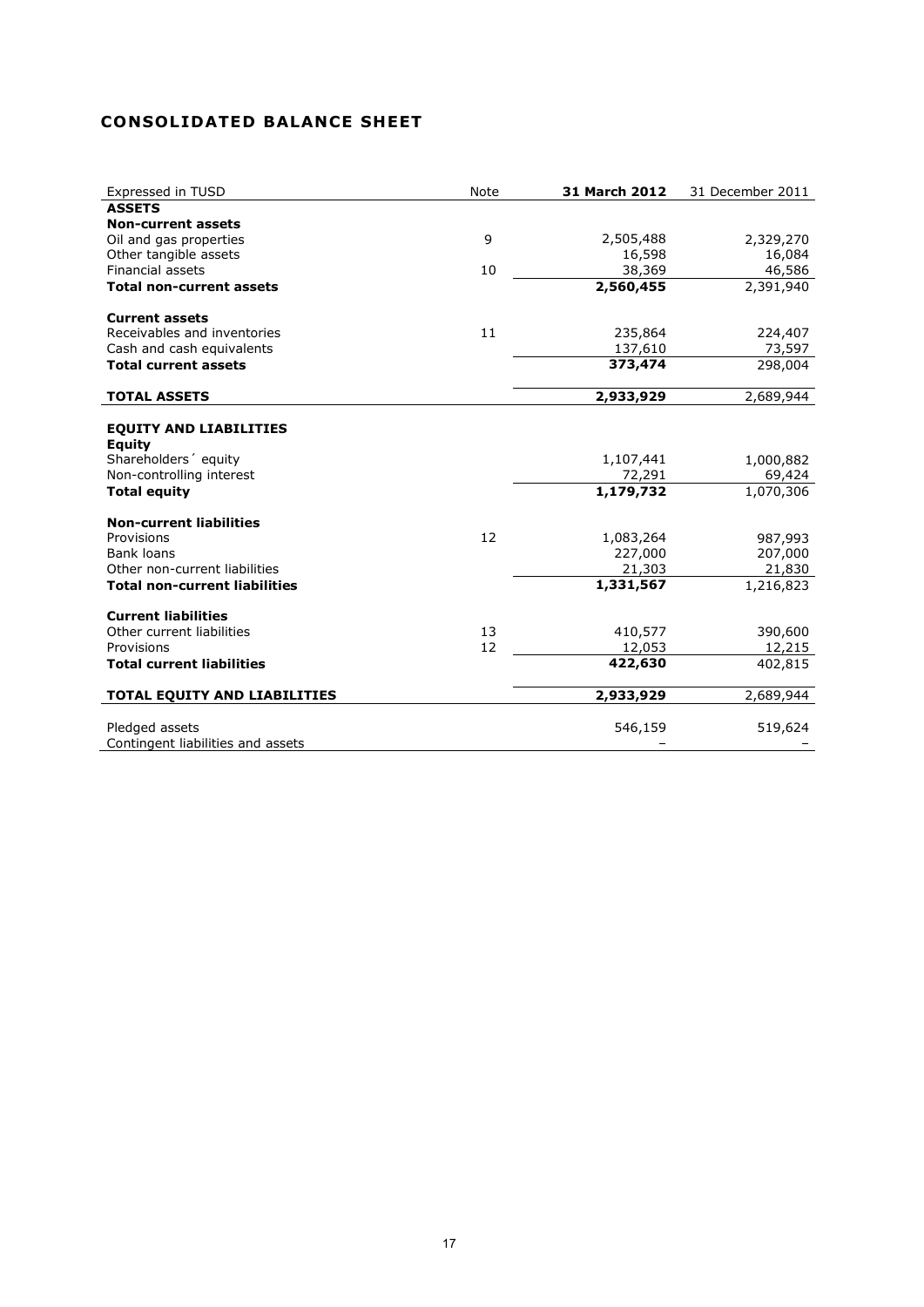|  |  |  |  | <b>CONSOLIDATED STATEMENT OF CASH FLOW</b> |  |  |  |
|--|--|--|--|--------------------------------------------|--|--|--|
|--|--|--|--|--------------------------------------------|--|--|--|

|                                                                                                                                                                                                                                                                                                 |      | 1 Jan 2012- 1 Jan 2011-                            |                                                         | 1 Jan 2011-                                                       |
|-------------------------------------------------------------------------------------------------------------------------------------------------------------------------------------------------------------------------------------------------------------------------------------------------|------|----------------------------------------------------|---------------------------------------------------------|-------------------------------------------------------------------|
| Expressed in TUSD                                                                                                                                                                                                                                                                               |      | 31 Mar 2012 31 Mar 2011                            |                                                         | 31 Dec 2011                                                       |
|                                                                                                                                                                                                                                                                                                 | Note | 3 months                                           | 3 months                                                | 12 months                                                         |
| <b>Cash flow from operations</b>                                                                                                                                                                                                                                                                |      |                                                    |                                                         |                                                                   |
| Net result                                                                                                                                                                                                                                                                                      |      | 47,191                                             | 53,435                                                  | 155,244                                                           |
| Adjustments for non-cash related items<br>Interest received<br>Interest paid<br>Income taxes paid<br>Changes in working capital                                                                                                                                                                 | 14   | 251,845<br>121<br>$-1,531$<br>-86,753<br>$-47,108$ | 194,067<br>630<br>$-1,485$<br>$-17,975$<br>$-26,885$    | 915,174<br>1,457<br>$-1,597$<br>$-183,870$<br>10,528              |
| <b>Total cash flow from operations</b>                                                                                                                                                                                                                                                          |      | 163,765                                            | 201,787                                                 | 896,936                                                           |
| <b>Cash flow from investments</b><br>Proceeds from sale of other shares and<br>participations<br>Change in other financial fixed assets<br>Other payments<br>Investment in oil and gas properties<br>Investment in office equipment and other assets<br><b>Total cash flow from investments</b> |      | $-351$<br>$-115,626$<br>-994<br>$-116,971$         | 28,585<br>$-557$<br>$-108,320$<br>$-1,307$<br>$-81,599$ | 53,938<br>1,908<br>$-1,168$<br>$-670,032$<br>-3,786<br>$-619,140$ |
|                                                                                                                                                                                                                                                                                                 |      |                                                    |                                                         |                                                                   |
| <b>Cash flow from financing</b><br>Changes in long-term liabilities<br>Dividend paid to non-controlling interest<br><b>Total cash flow from financing</b>                                                                                                                                       |      | 19,471<br>19,471                                   | $-139,821$<br>$-139,821$                                | $-252,238$<br>$-212$<br>$-252,450$                                |
|                                                                                                                                                                                                                                                                                                 |      |                                                    |                                                         |                                                                   |
| Change in cash and cash equivalents<br>Cash and cash equivalents at the beginning of<br>the period                                                                                                                                                                                              |      | 66,265<br>73,597                                   | $-19,633$<br>48,703                                     | 25,346<br>48,703                                                  |
| Currency exchange difference in cash and cash                                                                                                                                                                                                                                                   |      |                                                    |                                                         |                                                                   |
| equivalents<br>Cash and cash equivalents at the end of the                                                                                                                                                                                                                                      |      | $-2,252$                                           | $-2,506$                                                | $-452$                                                            |
| period                                                                                                                                                                                                                                                                                          |      | 137,610                                            | 26,564                                                  | 73,597                                                            |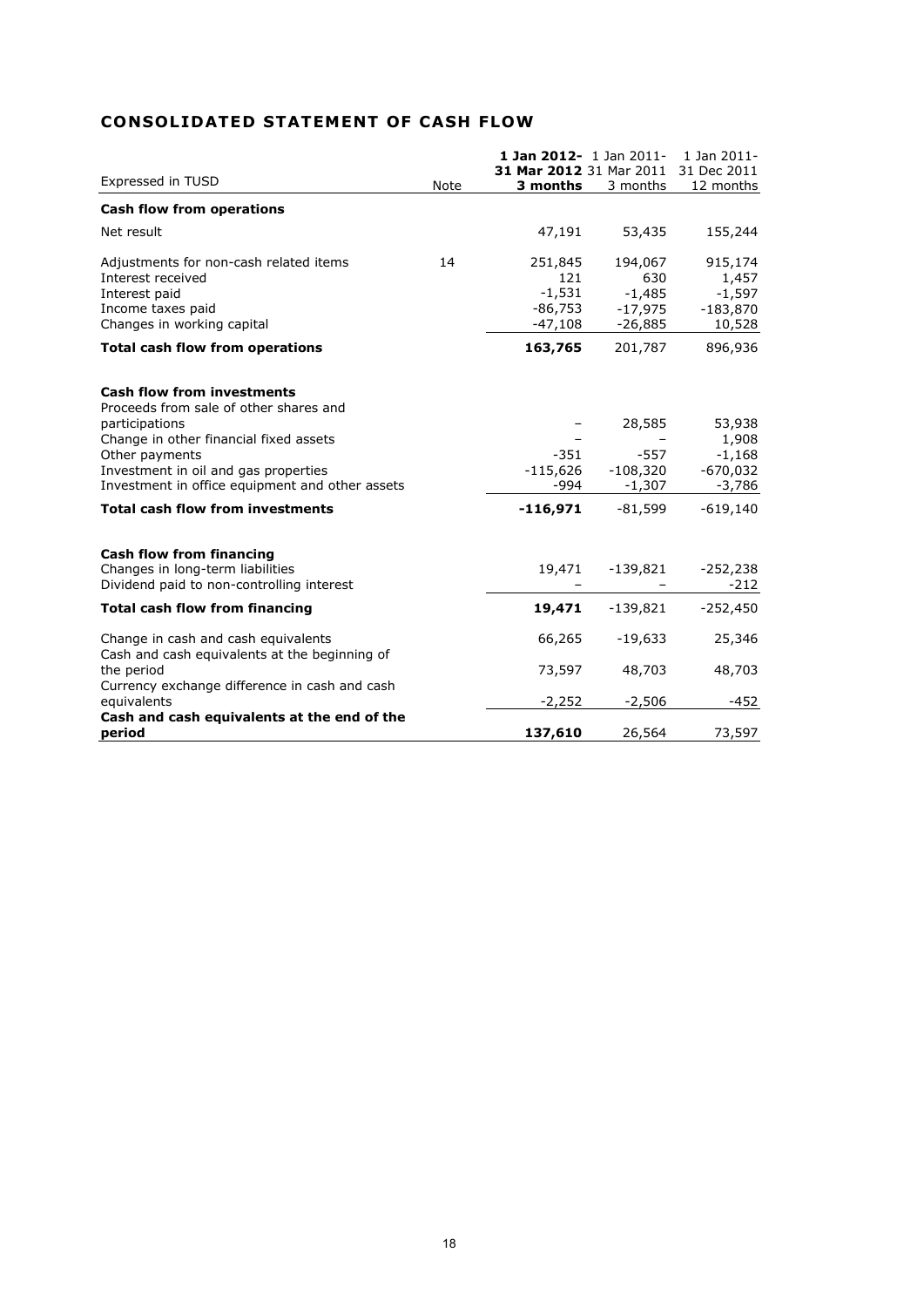# **CONSOLIDATED STATEMENT OF CHANGES IN EQUITY**

|                                       |         | Additional    |          |             |             |              |
|---------------------------------------|---------|---------------|----------|-------------|-------------|--------------|
|                                       |         | paid-in-      |          |             | Non-        |              |
| Expressed in TUSD                     | Share   | capital/Other | Retained |             | controlling |              |
|                                       | capital | reserves      | earnings | Net result  | interest    | Total equity |
| <b>Balance at 1 January 2011</b>      | 463     | 417,430       | $-9,352$ | 511,875     | 77,365      | 997,781      |
|                                       |         |               |          |             |             |              |
| Transfer of prior year net result     |         | -             | 511,875  | -511,875    |             |              |
|                                       |         |               |          |             |             |              |
| <b>Total comprehensive income</b>     |         | 31,708        |          | 55,129      | 2,163       | 89,000       |
|                                       |         |               |          |             |             |              |
| Balance at 31 March 2011              | 463     | 449,138       | 502,523  | 55,129      | 79,528      | 1,086,781    |
| <b>Total comprehensive income</b>     |         | $-111,379$    |          | 105,008     | $-9,892$    | $-16,263$    |
|                                       |         |               |          |             |             |              |
| <b>Transactions with owners</b>       |         |               |          |             |             |              |
| <b>Distributions</b>                  |         |               |          |             | $-212$      | $-212$       |
| <b>Total transactions with owners</b> |         |               |          |             | $-212$      | $-212$       |
| <b>Balance at 31 December 2011</b>    | 463     | 337,759       | 502,523  | 160,137     | 69,424      | 1,070,306    |
|                                       |         |               |          |             |             |              |
| Transfer of prior year net result     |         | -             | 160,137  | $-160, 137$ |             |              |
|                                       |         |               |          |             |             |              |
| <b>Total comprehensive income</b>     |         | 57,797        |          | 48,762      | 2,867       | 109,426      |
|                                       |         |               |          |             |             |              |
| Balance at 31 March 2012              | 463     | 395,556       | 662,660  | 48,762      | 72,291      | 1,179,732    |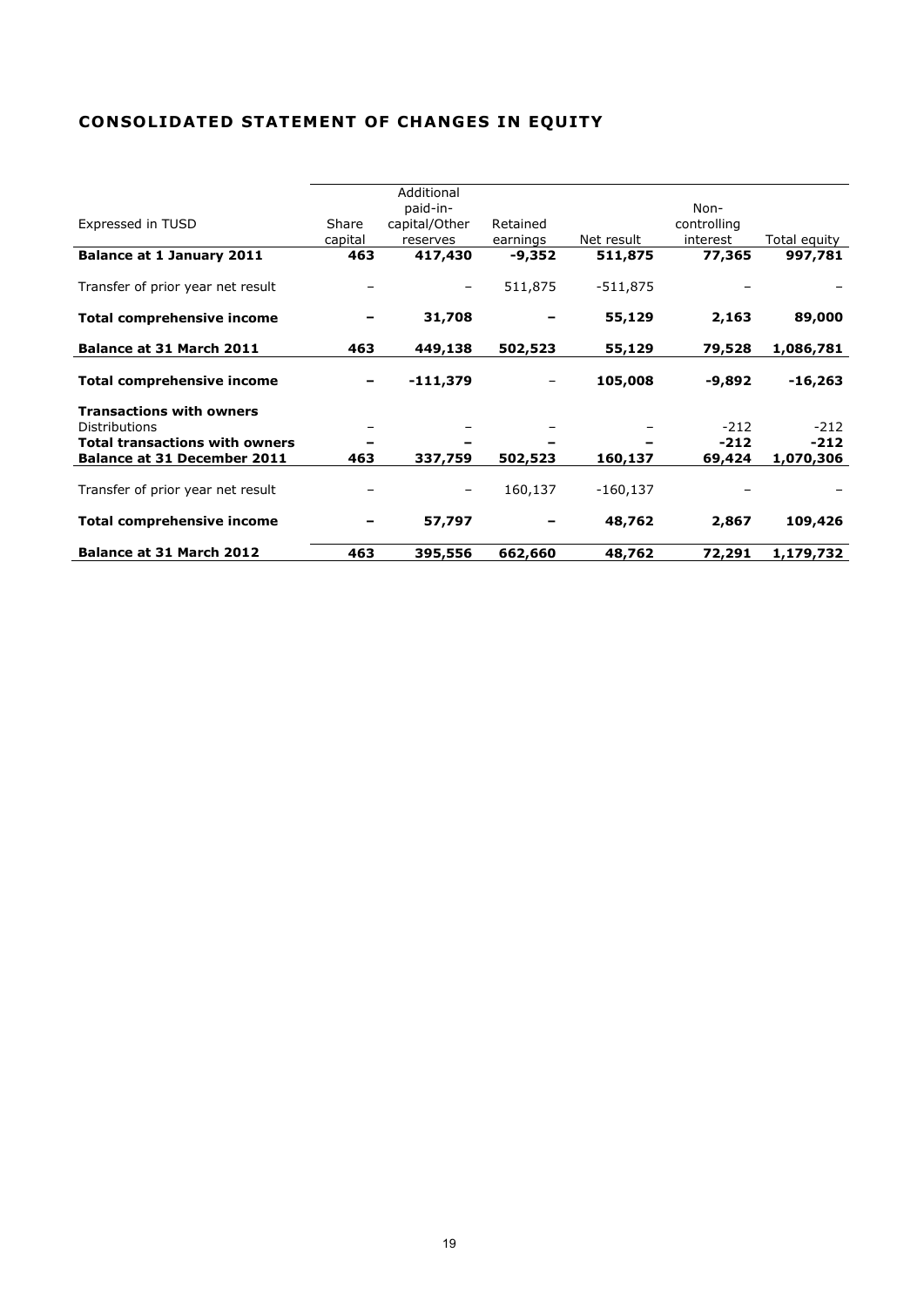| Note 1. Net sales of oil and gas,    | 1 Jan 2012-<br>31 Mar 2012 | 1 Jan 2011-<br>31 Mar 2011 | 1 Jan 2011-<br>31 Dec 2011 |  |
|--------------------------------------|----------------------------|----------------------------|----------------------------|--|
| <b>TUSD</b>                          | 3 months                   | 3 months                   | 12 months                  |  |
| Net sales of:<br>Crude oil           |                            |                            |                            |  |
| Norway                               | 252,125                    | 213,046                    | 911,072                    |  |
| France                               | 33,392                     | 30,714                     | 127,789                    |  |
| Netherlands                          | 64                         | 51                         | 231                        |  |
| Russia                               | 20,625                     | 19,080                     | 79,515                     |  |
| Tunisia                              | 22,171                     |                            | 24,795                     |  |
|                                      | 328,377                    | 262,891                    | 1,143,402                  |  |
| Condensate                           |                            |                            |                            |  |
| <b>Netherlands</b>                   | 391                        | 250                        | 1,314                      |  |
| Gas                                  |                            |                            |                            |  |
| Norway                               | 16,439                     | 14,410                     | 57,909                     |  |
| Netherlands                          | 10,793                     | 9,909                      | 42,496                     |  |
| Indonesia                            | 3,178                      | 2,112                      | 12,570                     |  |
|                                      | 30,410                     | 26,431                     | 112,975                    |  |
|                                      |                            |                            |                            |  |
|                                      | 359,178                    | 289,572                    | 1,257,691                  |  |
|                                      |                            |                            |                            |  |
| Note 2. Production costs,            | 1 Jan 2012-                | 1 Jan 2011-                | 1 Jan 2011-                |  |
|                                      | 31 Mar 2012                | 31 Mar 2011                | 31 Dec 2011                |  |
| <b>TUSD</b>                          | 3 months                   | 3 months                   | 12 months                  |  |
| Cost of operations                   | 25,175                     | 23,192                     | 102,476                    |  |
| Tariff and transportation expenses   | 6,846                      | 5,966                      | 22,863                     |  |
| Direct production taxes              | 12,518                     | 11,623                     | 52,390                     |  |
| Change in inventory/lifting position | 9,269                      | $-1,881$                   | 13,129                     |  |
| Other                                | 540                        | 561                        | 2,246                      |  |
|                                      | 54,348                     | 39,461                     | 193,104                    |  |
|                                      |                            |                            |                            |  |
| Note 3. Depletion costs,             | 1 Jan 2012-                | 1 Jan 2011-                | 1 Jan 2011-                |  |
|                                      | 31 Mar 2012                | 31 Mar 2011                | 31 Dec 2011                |  |
| <b>TUSD</b>                          | 3 months                   | 3 months                   | 12 months                  |  |
| Norway                               | 33,001                     | 32,134                     | 130,011                    |  |
| France                               | 3,013                      | 2,982                      | 12,174                     |  |
| Netherlands                          | 2,787                      | 3,249                      | 11,939                     |  |
| Indonesia                            | 1,467                      | 1,035                      | 6,250                      |  |
| Russia                               | 1,140                      | 1,219                      | 4,764                      |  |
|                                      | 41,408                     | 40,619                     | 165,138                    |  |
|                                      |                            |                            |                            |  |
| Note 4. Exploration costs,           | 1 Jan 2012-                | 1 Jan 2011-                | 1 Jan 2011-                |  |
|                                      | 31 Mar 2012                | 31 Mar 2011                | 31 Dec 2011                |  |
| <b>TUSD</b>                          | 3 months                   | 3 months                   | 12 months                  |  |
| Norway                               | 566                        | 9,209                      | 74,060                     |  |
| Malaysia                             | 75                         |                            | 11,015                     |  |
| Congo (Brazzaville)                  | 1,197                      |                            | 51,263                     |  |
| Indonesia                            | 6,845                      | 93                         | 967                        |  |
| Other                                | 155                        | 708                        | 2,722                      |  |
|                                      | 8,838                      | 10,010                     | 140,027                    |  |

# **NOTES TO THE CONSOLIDATED FINANCIAL STATEMENTS**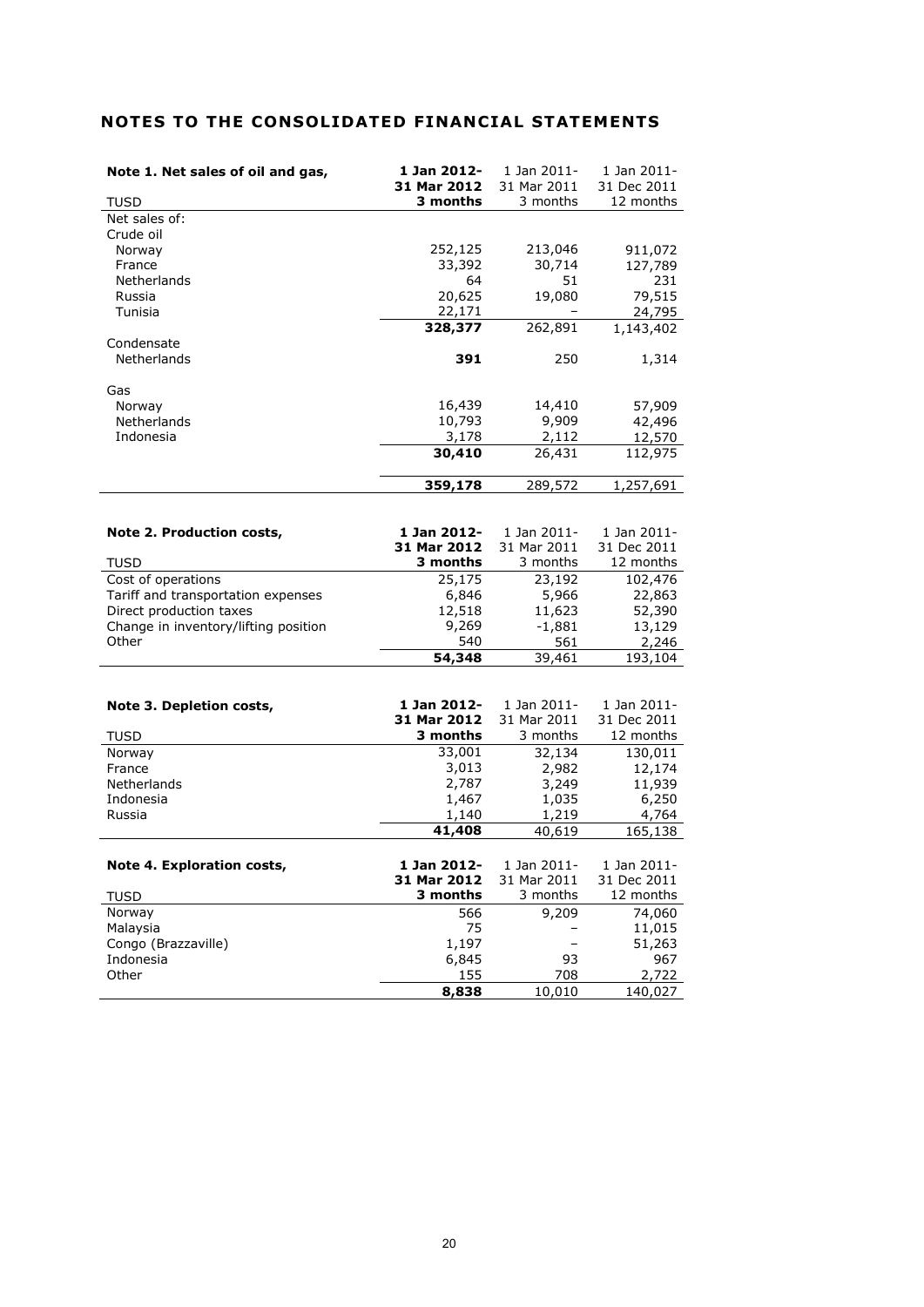| Note 5. Operating profit, | 1 Jan 2012-<br>31 Mar 2012 | 1 Jan 2011-<br>31 Mar 2011 | 1 Jan 2011-<br>31 Dec 2011 |
|---------------------------|----------------------------|----------------------------|----------------------------|
| TUSD                      | 3 months                   | 3 months                   | 12 months                  |
| <b>Operating profit</b>   |                            |                            |                            |
| Norway                    | 227,454                    | 172,929                    | 703,711                    |
| France                    | 22,010                     | 21,544                     | 85,334                     |
| Netherlands               | 5,639                      | 4,401                      | 18,868                     |
| Indonesia                 | -6,652                     | $-25$                      | 168                        |
| Russia                    | 3,421                      | 2,847                      | 7,715                      |
| Tunisia                   | 6,044                      | $-132$                     | 13,476                     |
| Malaysia                  | -484                       | $-243$                     | $-11,010$                  |
| Congo (Brazzaville)       | $-1,197$                   |                            | $-51,273$                  |
| Other                     | 1,896                      | $-14,230$                  | $-62,765$                  |
|                           | 258,131                    | 187.091                    | 704,224                    |

l,

| Note 6. Financial income,           | 1 Jan 2012-<br>31 Mar 2012 | 1 Jan 2011-<br>31 Mar 2011 | 1 Jan 2011-<br>31 Dec 2011 |
|-------------------------------------|----------------------------|----------------------------|----------------------------|
| <b>TUSD</b>                         | 3 months                   | 3 months                   | 12 months                  |
| Interest income                     | 553                        | 1,342                      | 4,138                      |
| Foreign currency exchange gain, net |                            |                            | 8,945                      |
| Insurance proceeds                  |                            |                            | 1,734                      |
| Guarantee fees                      |                            | 250                        | 998                        |
| Gain on sale of shares              |                            | 15,633                     | 29,974                     |
| Other                               |                            | 28                         | 666                        |
|                                     | 553                        | 17,253                     | 46,455                     |

| Note 7. Financial expenses,              | 1 Jan 2012-<br>31 Mar 2012 | 1 Jan 2011-<br>31 Mar 2011 | 1 Jan 2011-<br>31 Dec 2011 |
|------------------------------------------|----------------------------|----------------------------|----------------------------|
| <b>TUSD</b>                              | 3 months                   | 3 months                   | 12 months                  |
| Loan interest expenses                   | 1,361                      | 1,591                      | 5,390                      |
| Foreign currency exchange loss, net      | 4,069                      | 8,518                      |                            |
| Result on interest rate hedge settlement | 200                        | 1,695                      | 6,995                      |
| Unwinding of site restoration discount   | 1,216                      | 1,102                      | 4,494                      |
| Amortisation of deferred financing fees  | 1,254                      | 600                        | 2,181                      |
| Impairment of other shares               | 18,631                     |                            |                            |
| Other                                    | 601                        | 548                        | 1,962                      |
|                                          | 27,332                     | 14,054                     | 21,022                     |

| Note 8. Income taxes, | <b>1 Jan 2012-</b> 1 Jan 2011-             |          | 1 Jan 2011-              |
|-----------------------|--------------------------------------------|----------|--------------------------|
| TUSD                  | <b>31 Mar 2012</b> 31 Mar 2011<br>3 months | 3 months | 31 Dec 2011<br>12 months |
|                       |                                            |          |                          |
| Current tax           | 141,300                                    | 58,665   | 400,210                  |
| Deferred tax          | 42.861                                     | 78,190   | 174,203                  |
|                       | 184,161                                    | 136,855  | 574,413                  |

| Note 9. Oil and gas properties,<br>TUSD | 31 Mar 2012 | 31 Dec 2011 |
|-----------------------------------------|-------------|-------------|
| Norway                                  | 1,413,703   | 1,269,746   |
| France                                  | 188,369     | 172,467     |
| Netherlands                             | 46,141      | 43,739      |
| Indonesia                               | 86,572      | 93,610      |
| Russia                                  | 632,690     | 615,015     |
| Malaysia                                | 133,168     | 129,830     |
| Other                                   | 4,845       | 4,863       |
|                                         | 2,505,488   | 2,329,270   |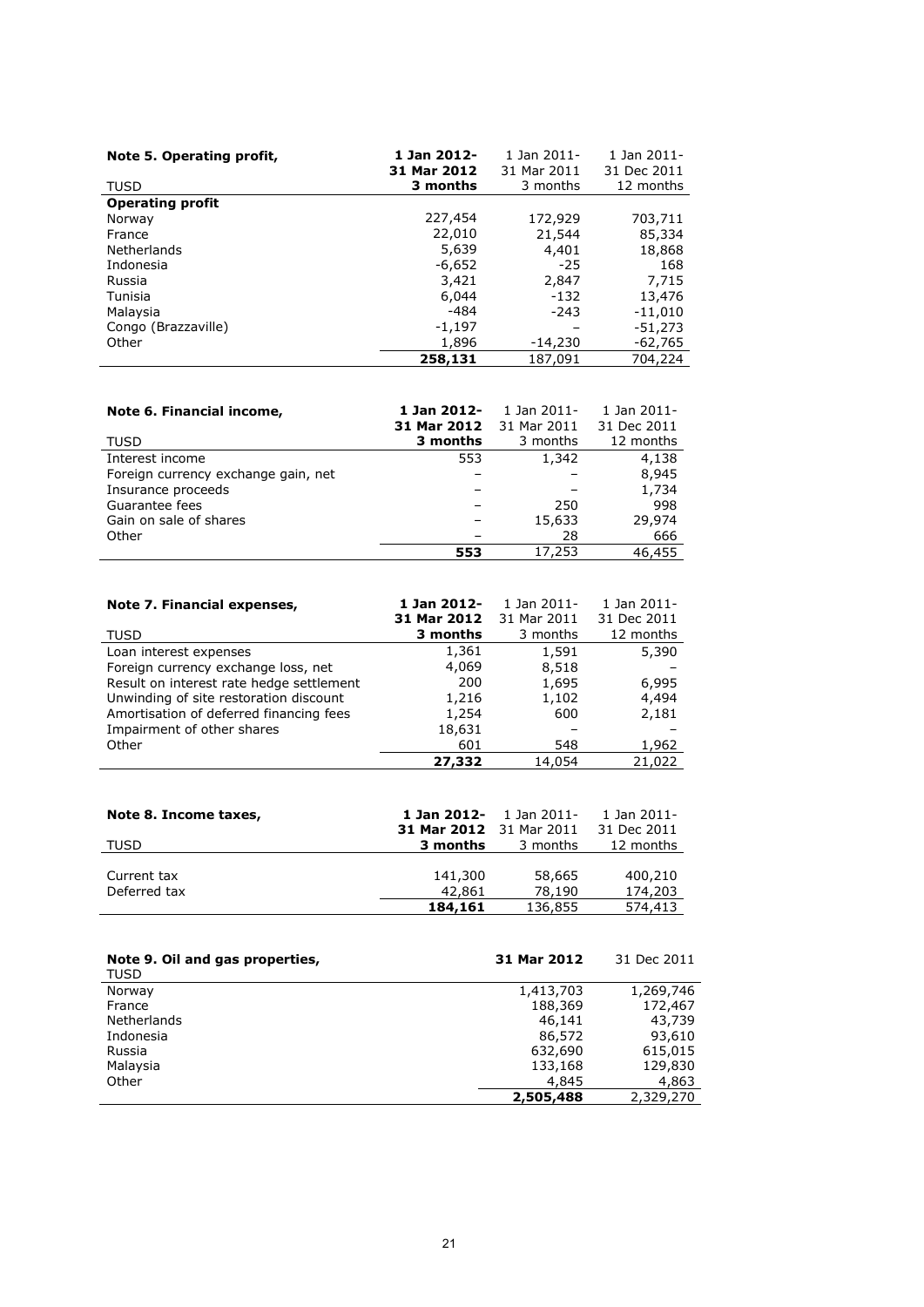| Note 10. Financial assets,<br><b>TUSD</b>            | 31 Mar 2012 | 31 Dec 2011 |
|------------------------------------------------------|-------------|-------------|
| Other shares and participations                      | 13,201      | 17,775      |
| Capitalised financing fees                           | 1,325       | 2,506       |
| Deferred tax                                         | 12,517      | 15,345      |
| Other                                                | 11,326      | 10,960      |
|                                                      | 38,369      | 46,586      |
| Note 11. Receivables and inventories,<br><b>TUSD</b> | 31 Mar 2012 | 31 Dec 2011 |
| Inventories                                          | 20,094      | 31,589      |
| Trade receivables                                    | 161,306     | 144,954     |
| Underlift                                            | 1,078       | 1,851       |
| Joint venture debtors                                | 17,340      | 20,252      |
| Prepaid expenses and accrued income                  | 5,892       | 4,522       |
| Other                                                | 30,154      | 21,239      |
|                                                      | 235,864     | 224,407     |
| Note 12. Provisions,                                 | 31 Mar 2012 | 31 Dec 2011 |
| <b>TUSD</b>                                          |             |             |
| Non-current:<br>Site restoration                     | 145,321     | 119,341     |
| Deferred tax                                         | 878,219     | 803,493     |
| Long-term incentive plan                             | 51,814      | 58,079      |
| Pension                                              | 1,483       | 1,460       |
| Other                                                | 6,427       | 5,620       |
|                                                      | 1,083,264   | 987,993     |
| Current:                                             |             |             |
| Long-term incentive plan                             | 12,053      | 12,215      |
|                                                      | 12,053      | 12,215      |
|                                                      | 1,095,317   | 1,000,208   |
|                                                      |             |             |
| Note 13. Other current liabilities,<br>TUSD          | 31 Mar 2012 | 31 Dec 2011 |
| Trade payables                                       | 7,903       | 16,546      |
| Overlift                                             | 4,845       | 7,670       |
| <b>Tax liabilities</b>                               | 307,627     | 240,052     |
| Accrued expenses and deferred income                 | 16,049      | 16,227      |
| Joint venture creditors                              | 68,864      | 88,417      |
| Derivative instruments                               |             | 168         |
| Other                                                | 5,289       | 21,520      |
|                                                      | 410,577     | 390,600     |

| Note 14. Adjustment for non-cash<br>related items, | 1 Jan 2012-<br>31 Mar 2012 | 1 Jan 2011-<br>31 Mar 2011 | 1 Jan 2011-<br>31 Dec 2011 |
|----------------------------------------------------|----------------------------|----------------------------|----------------------------|
| TUSD                                               | 3 months                   | 3 months                   | 12 months                  |
| <b>Exploration costs</b>                           | 8,838                      | 10,010                     | 140,027                    |
| Depletion, depreciation and amortisation           | 42,182                     | 41,304                     | 167,812                    |
| Current tax                                        | 141,300                    | 58,665                     | 400,210                    |
| Deferred tax                                       | 42,861                     | 78,191                     | 174,203                    |
| Gain on sale of shares                             |                            | $-15,632$                  | $-29.974$                  |
| Impairment of other shares                         | 18,631                     |                            |                            |
| Long-term incentive plan                           | $-10,039$                  | 10,832                     | 63,443                     |
| Other                                              | 8,072                      | 10,697                     | -547                       |
|                                                    | 251,845                    | 194,067                    | 915,174                    |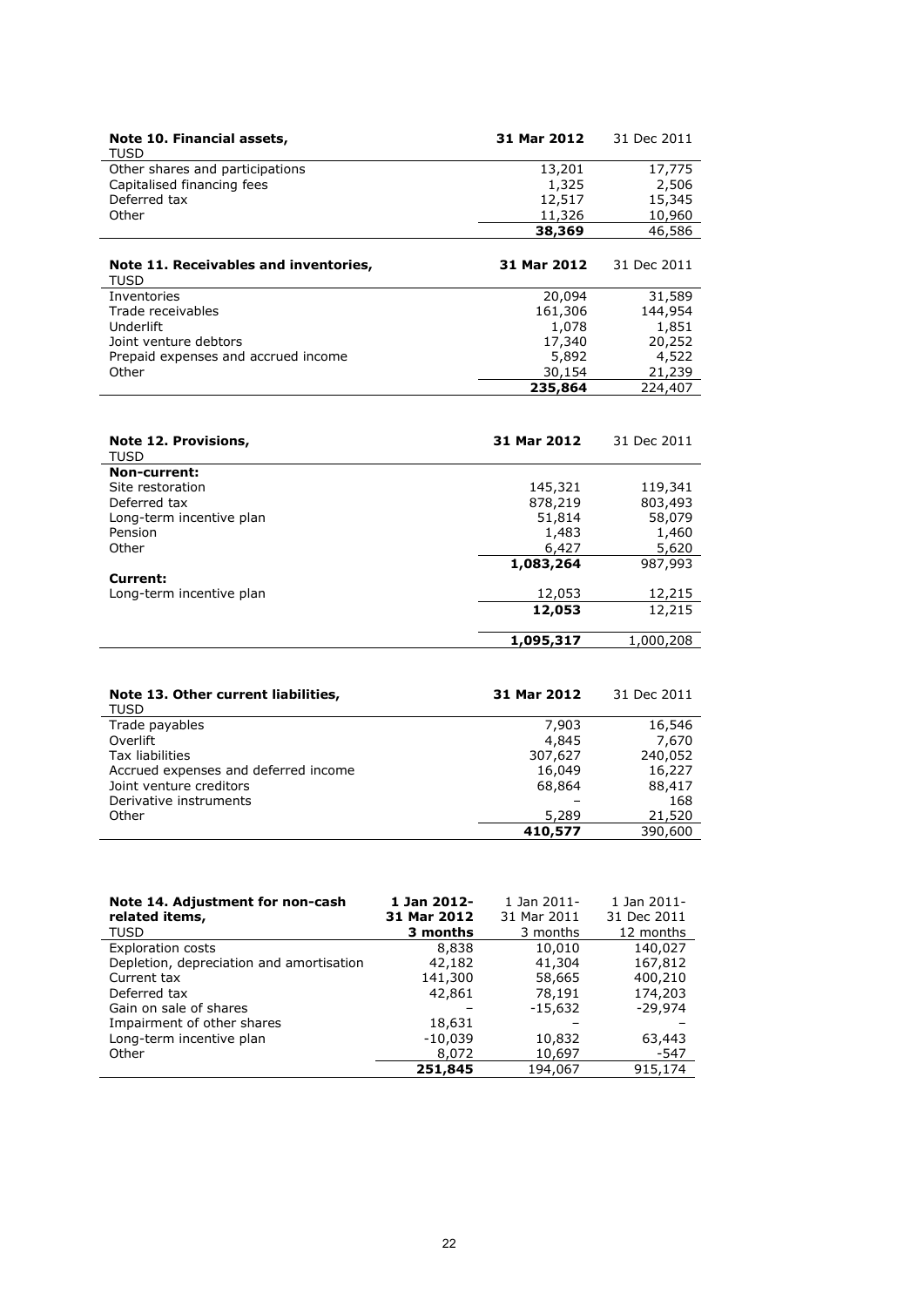# **PARENT COMPANY INCOME STATEMENT IN SUMMARY**

|                                          | 1 Jan 2012-<br>31 Mar 2012 | 1 Jan 2011-<br>31 Mar 2011 | 1 Jan 2011-<br>31 Dec 2011 |
|------------------------------------------|----------------------------|----------------------------|----------------------------|
| Expressed in TSEK                        | 3 months                   | 3 months                   | 12 months                  |
| <b>Operating income</b>                  |                            |                            |                            |
| Other operating income                   | 9,322                      | 3,822                      | 42,644                     |
| <b>Gross profit</b>                      | 9,322                      | 3,822                      | 42,644                     |
| General and administration expenses      | 5,910                      | -44,883                    | $-206,108$                 |
| <b>Operating loss</b>                    | 15,232                     | $-41,061$                  | $-163,464$                 |
| <b>Result from financial investments</b> |                            |                            |                            |
| Financial income                         | 11                         | 1,626                      | 6,560                      |
| Financial expenses                       | $-8,742$                   | $-5,709$                   | $-25,495$                  |
|                                          | $-8,731$                   | $-4,083$                   | $-18,935$                  |
| <b>Profit before tax</b>                 | 6,501                      | $-45,144$                  | $-182,399$                 |
| Income tax expense                       |                            |                            |                            |
| Net result                               | 6,501                      | $-45,144$                  | $-182,399$                 |

## **PARENT COMPANY COMPREHENSIVE INCOME STATEMENT IN SUMMARY**

| Expressed in TSEK                              | 1 Jan 2012-<br>31 Mar 2012<br>3 months | 1 Jan 2011-<br>31 Mar 2011<br>3 months | 1 Jan 2011-<br>31 Dec 2011<br>12 months |
|------------------------------------------------|----------------------------------------|----------------------------------------|-----------------------------------------|
| Net result                                     | 6,501                                  | -45,144                                | $-182,399$                              |
| Other comprehensive income                     |                                        |                                        |                                         |
| <b>Total comprehensive income</b>              | 6,501                                  | -45,144                                | $-182,399$                              |
| Total comprehensive income<br>attributable to: |                                        |                                        |                                         |
| Shareholders of the Parent Company             | 6,501                                  | -45,144                                | -182,399                                |
|                                                | 6,501                                  | $-45.144$                              | $-182,399$                              |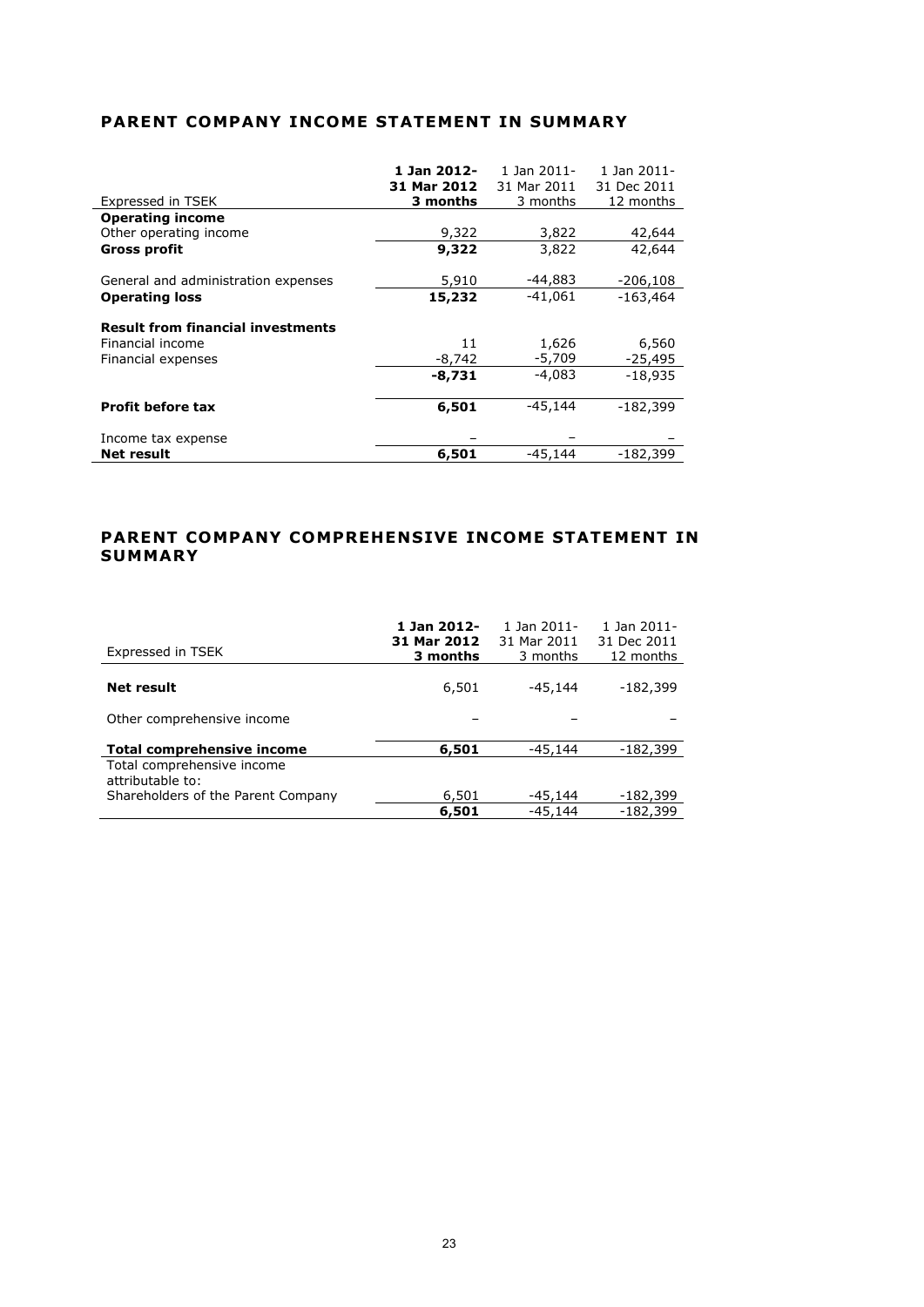# **PARENT COMPANY BALANCE SHEET IN SUMMARY**

| Expressed in TSEK                                 | <b>31 March 2012</b> | 31 December 2011 |
|---------------------------------------------------|----------------------|------------------|
| <b>ASSETS</b>                                     |                      |                  |
| <b>Non-current assets</b>                         |                      |                  |
| Shares in subsidiaries                            | 7,871,947            | 7,871,947        |
| <b>Total non-current assets</b>                   | 7,871,947            | 7,871,947        |
|                                                   |                      |                  |
| <b>Current assets</b>                             |                      |                  |
| Receivables                                       | 9,937                | 8,954            |
| Cash and cash equivalents                         | 594                  | 3,849            |
| <b>Total current assets</b>                       | 10,531               | 12,803           |
| <b>TOTAL ASSETS</b>                               | 7,882,478            | 7,884,750        |
|                                                   |                      |                  |
| SHAREHOLDERS 'EQUITY AND LIABILITIES              |                      |                  |
| Shareholders' equity including net result for the |                      |                  |
| period                                            | 7,176,478            | 7,169,977        |
| <b>Non-current liabilities</b>                    |                      |                  |
| Provisions                                        | 36,403               | 36,403           |
| Payables to Group companies                       | 666,379              | 673,988          |
| <b>Total non-current liabilities</b>              | 702,782              | 710,391          |
|                                                   |                      |                  |
| <b>Current liabilities</b>                        |                      |                  |
| Current liabilities                               | 3,218                | 4,382            |
| <b>Total current liabilities</b>                  | 3,218                | 4,382            |
|                                                   |                      |                  |
| <b>TOTAL EQUITY AND LIABILITIES</b>               | 7,882,478            | 7,884,750        |
|                                                   |                      |                  |
| Pledged assets                                    | 3,617,160            | 3,579,013        |
| Contingent liabilities                            |                      |                  |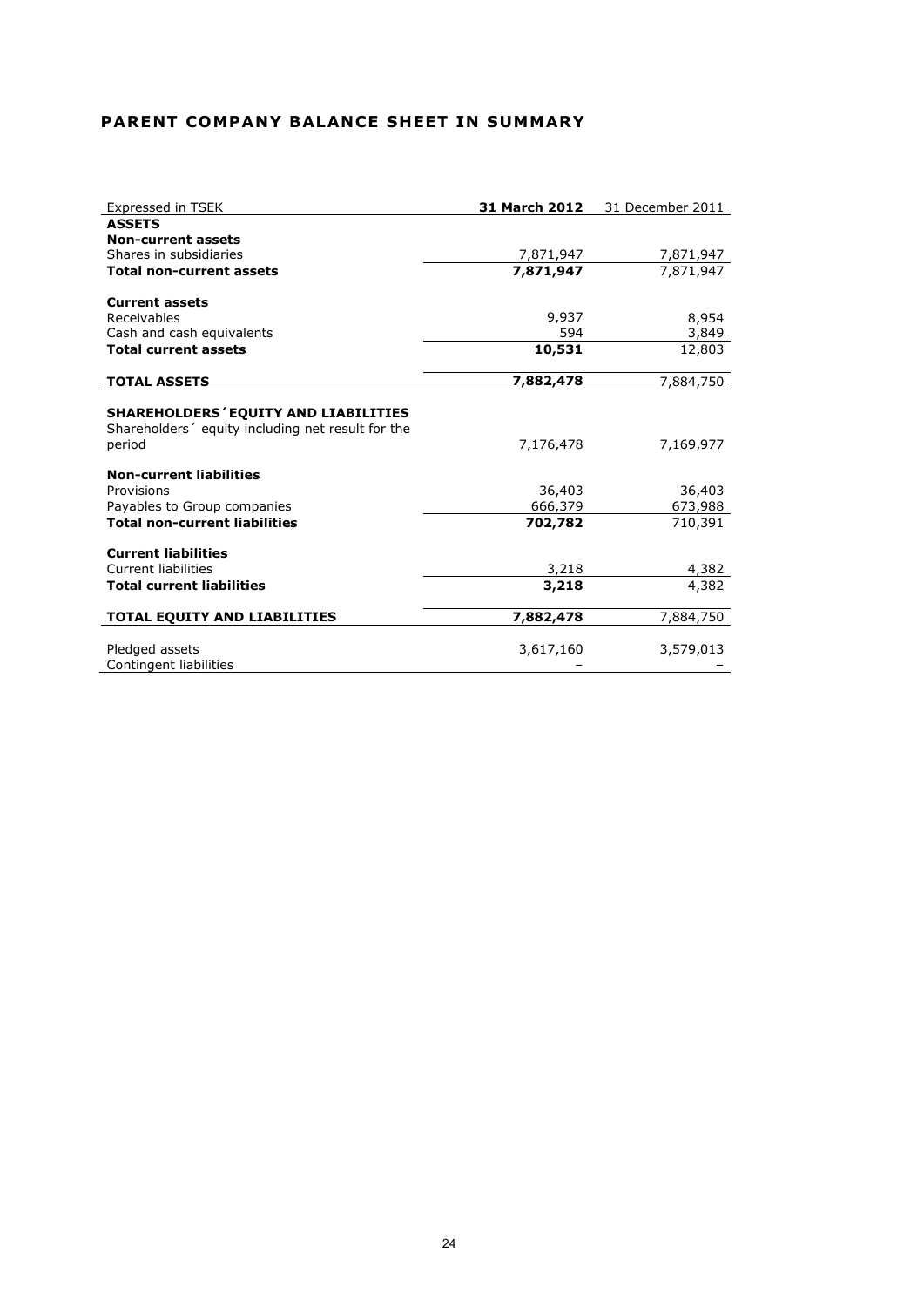# **PARENT COMPANY CASH FLOW STATEMENT IN SUMMARY**

|                                                              | 1 Jan 2012- | 1 Jan 2011- | 1 Jan 2011- |
|--------------------------------------------------------------|-------------|-------------|-------------|
|                                                              | 31 Mar 2012 | 31 Mar 2011 | 31 Dec 2011 |
| Expressed in TSEK                                            | 3 months    | 3 months    | 12 months   |
| <b>Cash flow from operations</b>                             |             |             |             |
| Net result                                                   | 6,501       | -45,144     | $-182,399$  |
| Adjustment for non-cash related items                        | 78          | 422         | 207,811     |
| Changes in working capital                                   | -2,214      | -2,909      | -12,492     |
| <b>Total cash flow from operations</b>                       | 4,365       | -47,631     | 12,920      |
| <b>Cash flow from investments</b>                            |             |             |             |
| Cash flow from financing                                     |             |             |             |
| Change in long-term liabilities                              | $-7,609$    | 41,602      | $-15,702$   |
| <b>Total cash flow from financing</b>                        | $-7,609$    | 41,602      | $-15,702$   |
| Change in cash and cash equivalents                          | -3,244      | $-6,029$    | $-2,782$    |
| Cash and cash equivalents at the                             |             |             |             |
| beginning of the period                                      | 3,849       | 6,735       | 6,735       |
| Currency exchange difference in cash and<br>cash equivalents | $-11$       | -127        | -104        |
| Cash and cash equivalents at the end                         |             |             |             |
| of the period                                                | 594         | 579         | 3,849       |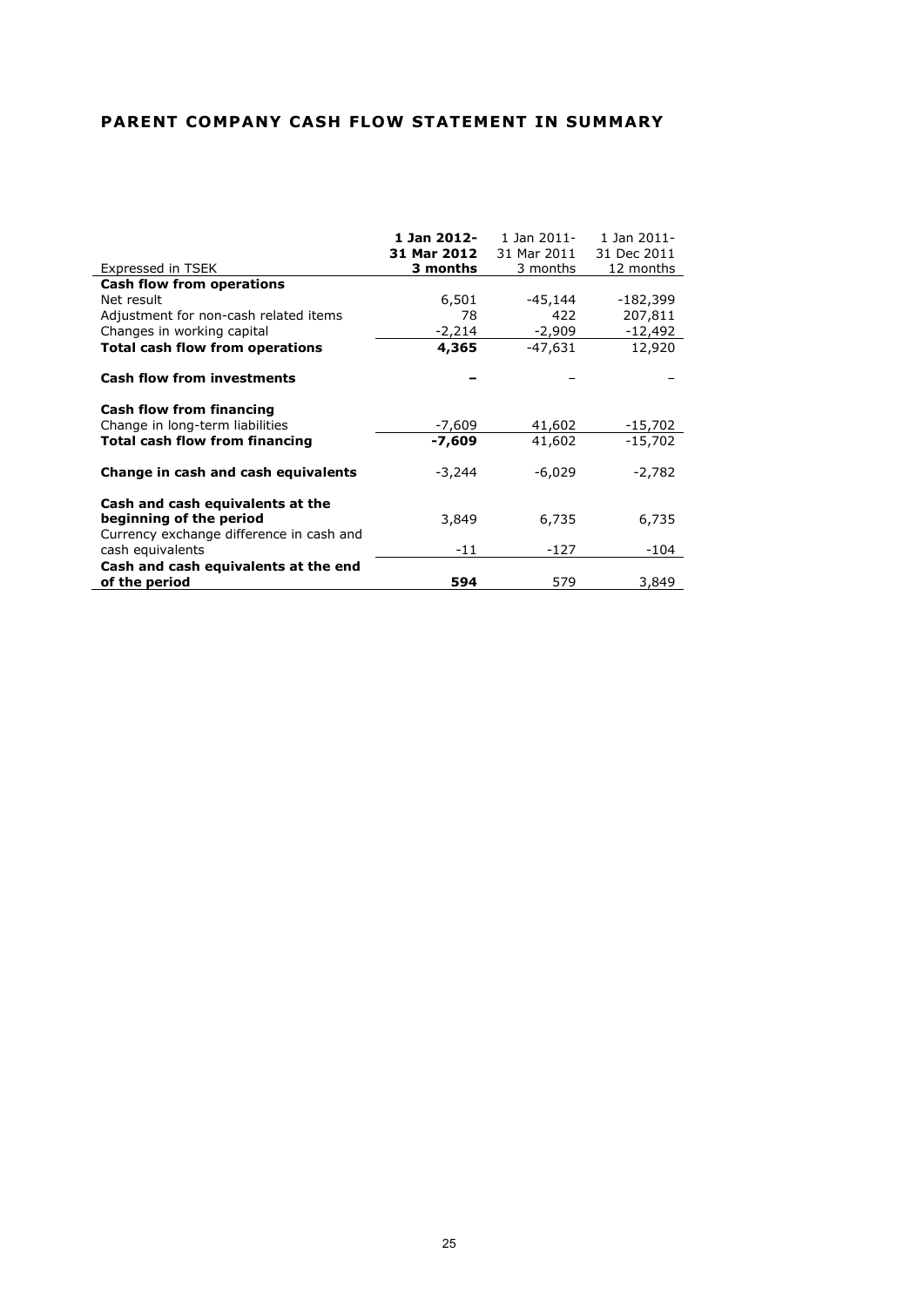# **PARENT COMPANY STATEMENT OF CHANGES IN EQUITY**

|                                    |         | Unrestricted equity<br>Restricted equity |           |            |            |           |
|------------------------------------|---------|------------------------------------------|-----------|------------|------------|-----------|
|                                    | Share   | Statutory                                | Other     | Retained   |            | Total     |
| Expressed in TSEK                  | capital | reserve                                  | reserves  | earnings   | Net result | equity    |
| <b>Balance at 1 January 2011</b>   | 3,179   | 861,306                                  | 2,551,805 |            | 3,936,086  | 7,352,376 |
| Transfer of prior year net result  |         |                                          |           | 3,936,086  | -3,936,086 |           |
| <b>Total comprehensive income</b>  |         |                                          |           |            | $-45,144$  | $-45,144$ |
|                                    |         |                                          |           |            |            |           |
| <b>Balance at 31 March 2011</b>    | 3,179   | 861,306                                  | 2,551,805 | 3,936,086  | $-45,144$  | 7,307,232 |
| <b>Total comprehensive income</b>  |         |                                          |           | -          | $-137,255$ | -137,255  |
| <b>Balance at 31 December 2011</b> | 3,179   | 861,306                                  | 2,551,805 | 3,936,086  | $-182,399$ | 7,169,977 |
| Transfer of prior year net result  |         |                                          |           | $-182,399$ | 182,399    |           |
| <b>Total comprehensive income</b>  |         |                                          |           |            | 6,501      | 6,501     |
| <b>Balance at 31 March 2012</b>    | 3,179   | 861,306                                  | 2,551,805 | 3,753,687  | 6,501      | 7.176.478 |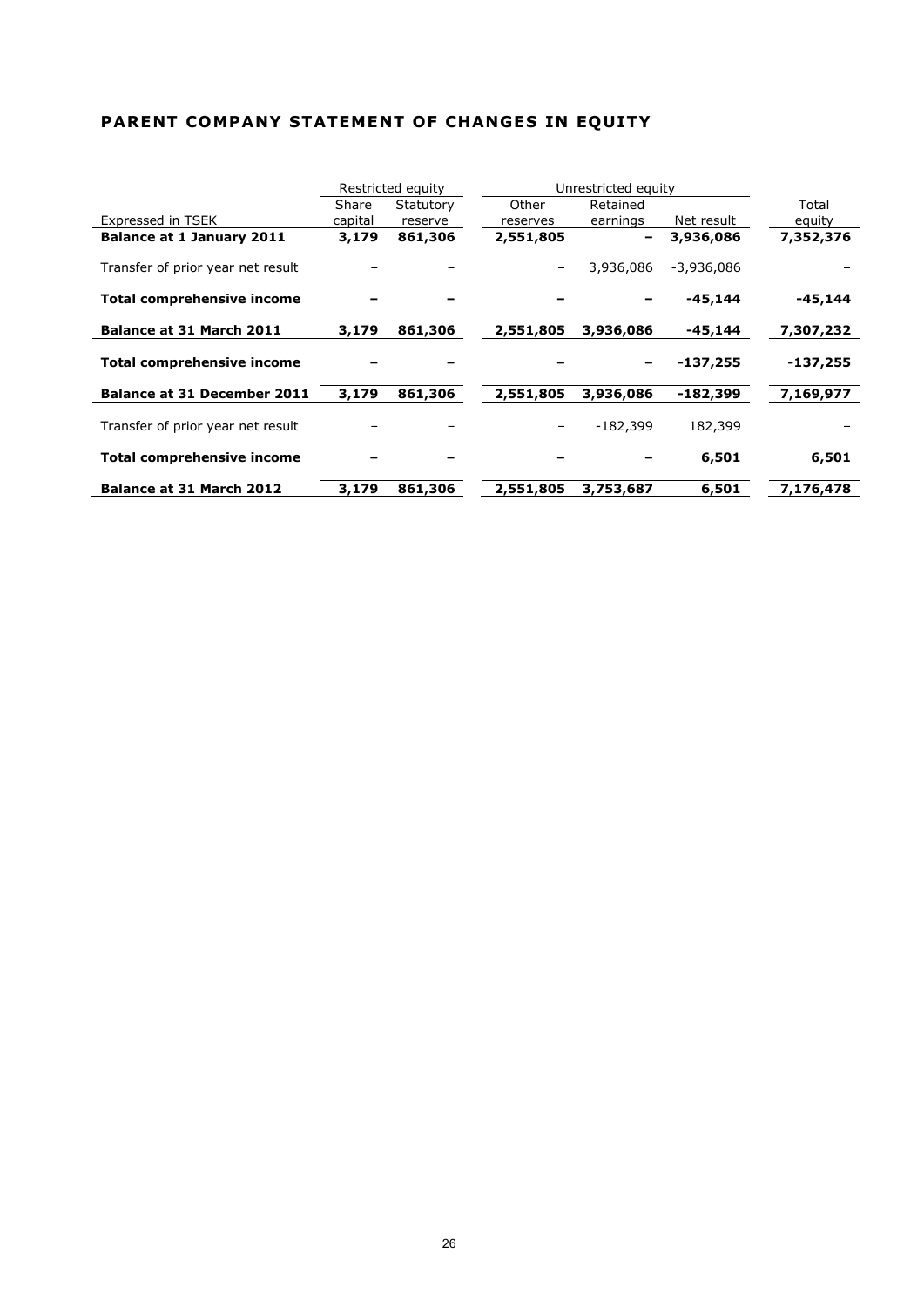### **KEY FINANCIAL DATA**

|                                                                                    | 1 Jan 2012- | 1 Jan 2011- | 1 Jan 2011- |
|------------------------------------------------------------------------------------|-------------|-------------|-------------|
|                                                                                    | 31 Mar 2012 | 31 Mar 2011 | 31 Dec 2011 |
| <b>Financial data (TUSD)</b>                                                       | 3 months    | 3 months    | 12 months   |
| Operating income                                                                   | 362,220     | 291,758     | 1,269,515   |
| <b>EBITDA</b>                                                                      | 309,151     | 238,404     | 1,012,063   |
| Net result                                                                         | 47,191      | 53,435      | 155,244     |
| Operating cash flow                                                                | 166,573     | 193,632     | 676,201     |
| Data per share (USD)                                                               |             |             |             |
| Shareholders' equity per share                                                     | 3.56        | 3.24        | 3.22        |
| Operating cash flow per share                                                      | 0.54        | 0.62        | 2.17        |
| Cash flow from operations per share                                                | 0.53        | 0.65        | 2.88        |
| Earnings per share                                                                 | 0.16        | 0.18        | 0.51        |
| Earnings per share fully diluted                                                   | 0.16        | 0.18        | 0.51        |
| EBITDA per share fully diluted                                                     | 0.99        | 0.77        | 3.25        |
| Dividend per share                                                                 |             |             |             |
| Number of shares issued at period end<br>Number of shares in circulation at period | 317,910,580 | 317,910,580 | 317,910,580 |
| end                                                                                | 311,027,942 | 311,027,942 | 311,027,942 |
| Weighted average number of shares for                                              |             |             |             |
| the period                                                                         | 311,027,942 | 311,027,942 | 311,027,942 |
| Weighted average number of shares for                                              |             |             |             |
| the period (fully diluted)                                                         | 311,027,942 | 311,027,942 | 311,027,942 |
|                                                                                    |             |             |             |
| <b>Share price</b>                                                                 |             |             |             |
| Quoted price at period end (SEK)                                                   | 141.80      | 90.55       | 169.20      |
| Quoted price at period end (CDN)                                                   | 21.55       | 13.85       | 24.54       |
| Key ratios (%)                                                                     |             |             |             |
| Return on equity                                                                   | 4           | 5           | 15          |
| Return on capital employed                                                         | 17          | 14          | 53          |
| Net debt/equity ratio                                                              | 10          | 22          | 15          |
| Equity ratio                                                                       | 40          | 43          | 40          |
| Share of risk capital                                                              | 70          | 72          | 69          |
| Interest coverage ratio                                                            | 15,227      | 6,151       | 5,919       |
| Operating cash flow/interest ratio                                                 | 10,665      | 5,893       | 5,460       |
| Yield                                                                              |             |             |             |

#### **KEY RATIO DEFINITIONS**

**Shareholders' equity per share:** Shareholders' equity divided by the number of shares in circulation at period end.

**Operating cash flow per share:** Operating income less production costs and less current taxes divided by the weighted average number of shares for the period.

**Cash flow from operations per share:** Cash flow from operations in accordance with the consolidated statement of cash flow divided by the weighted average number of shares for the period.

**Earnings per share:** Net result attributable to shareholders of the Parent Company divided by the weighted average number of shares for the period.

**Earnings per share fully diluted:** Net result attributable to shareholders of the Parent Company divided by the weighted average number of shares for the period after considering the dilution effect of outstanding warrants.

**EBITDA per share fully diluted:** EBITDA divided by the weighted average number of shares for the period after considering the dilution effect of outstanding warrants. EBITDA is defined as operating profit before depletion of oil and gas properties, exploration costs, impairment costs, depreciation of other assets and gain on sale of assets.

**Weighted average number of shares for the period:** The number of shares at the beginning of the period with changes in the number of shares weighted for the proportion of the period they are in issue.

**Return on equity:** Net result divided by average total equity.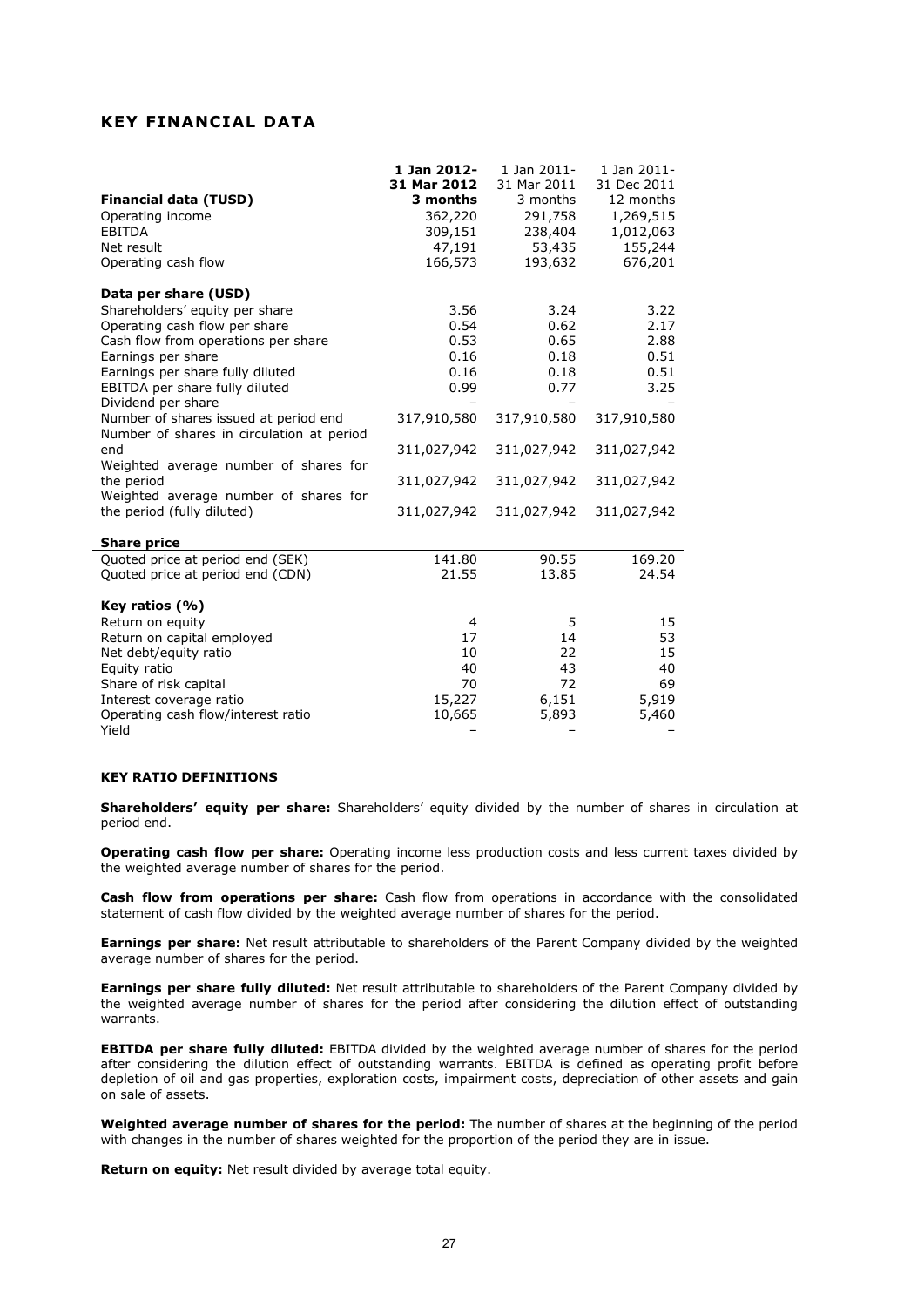**Return on capital employed:** Income before tax plus interest expenses plus/less exchange differences on financial loans divided by the average capital employed (the average balance sheet total less non-interest bearing liabilities).

**Net debt/equity ratio:** Net interest bearing liabilities divided by shareholders' equity.

**Equity ratio:** Total equity divided by the balance sheet total.

**Share of risk capital:** The sum of the total equity and the deferred tax provision divided by the balance sheet total.

**Interest coverage ratio:** Result after financial items plus interest expenses plus/less exchange differences on financial loans divided by interest expenses.

**Operating cash flow/interest ratio:** Operating income less production costs and less current taxes divided by the interest charge for the period.

**Yield:** dividend per share in relation to quoted share price at the end of the financial period.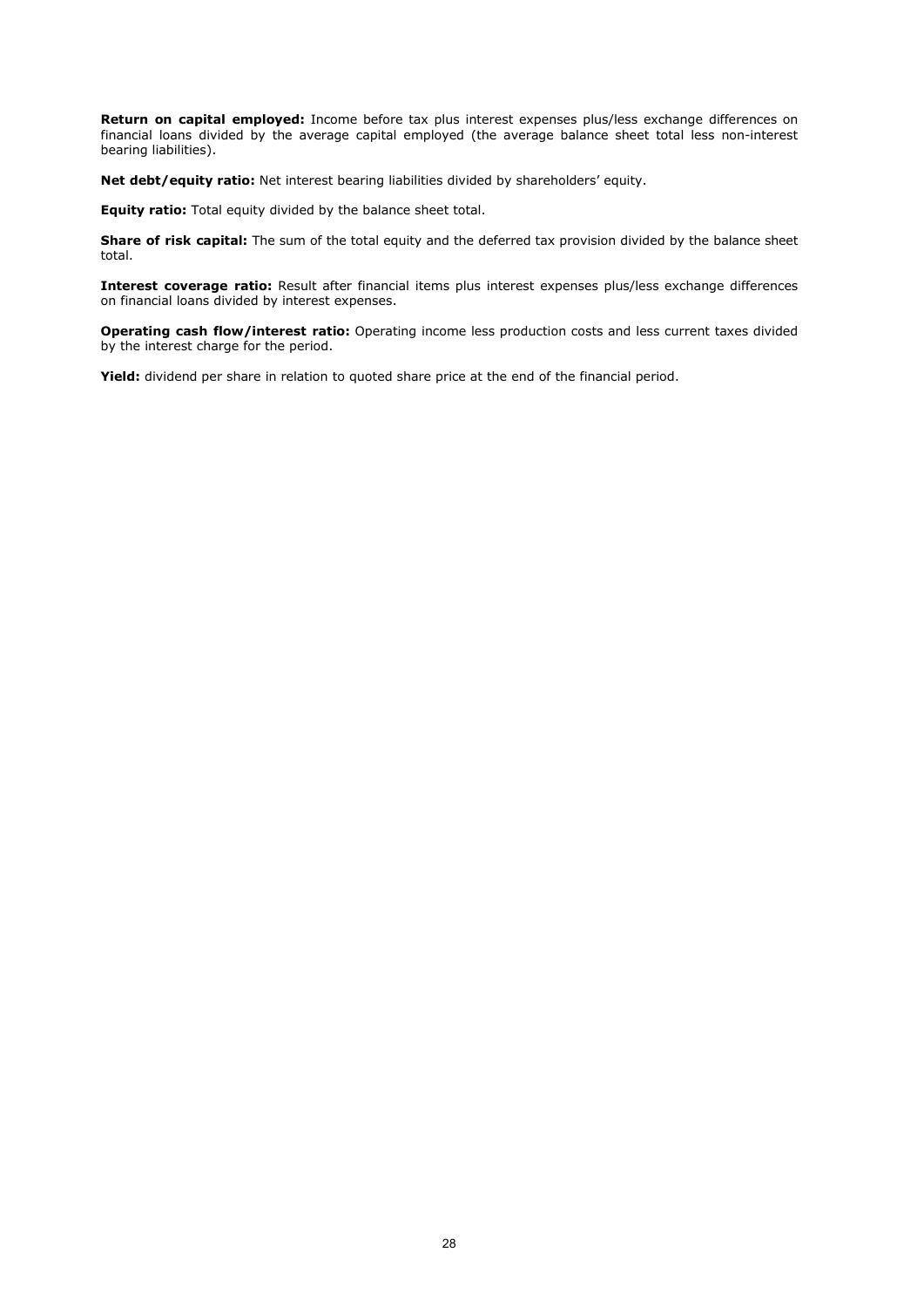Stockholm, 9 May 2012

C. Ashley Heppenstall President & CEO

#### **Financial information**

#### **The Company will publish the following reports:**

- The six month report (January June 2012) will be published on 1 August 2012.
- The nine month report (January September 2012) will be published on 31 October 2012.
- The year end report ( January December 2012) will be published on 6 February 2013

The AGM will be held on 10 May 2012 in Stockholm, Sweden.

|                        | For further information, please contact: |                                  |
|------------------------|------------------------------------------|----------------------------------|
| C. Ashley Heppenstall, |                                          | Maria Hamilton,                  |
| President and CEO      | or                                       | Head of Corporate Communications |
| Tel: +41 22 595 10 00  |                                          | Tel: +46 8 440 54 50             |
|                        |                                          | Tel: +41 79 63 53 641            |

This information has been made public in accordance with the Securities Market Act (SFS 2007:528) and/or the Financial Instruments Trading Act (SFS 1991:980).

#### **Forward-Looking Statements**

Certain statements made and information contained herein constitute "forward-looking information" (within the meaning of applicable securities legislation). Such statements and information (together, "forward-looking statements") relate to future events, including the Company's future performance, business prospects or opportunities. Forward-looking statements include, but are not limited to, statements with respect to estimates of reserves and/or resources, future production levels, future capital expenditures and their allocation to exploration and development activities, future drilling and other exploration and development activities. Ultimate recovery of reserves or resources are based on forecasts of future results, estimates of amounts not yet determinable and assumptions of management.

All statements other than statements of historical fact may be forward-looking statements. Statements concerning proven and probable reserves and resource estimates may also be deemed to constitute forwardlooking statements and reflect conclusions that are based on certain assumptions that the reserves and resources can be economically exploited. Any statements that express or involve discussions with respect to predictions, expectations, beliefs, plans, projections, objectives, assumptions or future events or performance (often, but not always, using words or phrases such as "seek", "anticipate", "plan", "continue", "estimate", "expect", "may", "will", "project", "predict", "potential", "targeting", "intend", "could", "might", "should", "believe" and similar expressions) are not statements of historical fact and may be "forward-looking statements". Forward-looking statements involve known and unknown risks, uncertainties and other factors that may cause actual results or events to differ materially from those anticipated in such forward-looking statements. No assurance can be given that these expectations and assumptions will prove to be correct and such forward-looking statements should not be relied upon. These statements speak only as on the date of the information and the Company does not intend, and does not assume any obligation, to update these forwardlooking statements, except as required by applicable laws. These forward-looking statements involve risks and uncertainties relating to, among other things, operational risks (including exploration and development risks), productions costs, availability of drilling equipment, reliance on key personnel, reserve estimates, health, safety and environmental issues, legal risks and regulatory changes, competition, geopolitical risk, and financial risks. These risks and uncertainties are described in more detail under the heading "Risks and Risk Management" and elsewhere in the Company's annual report. Readers are cautioned that the foregoing list of